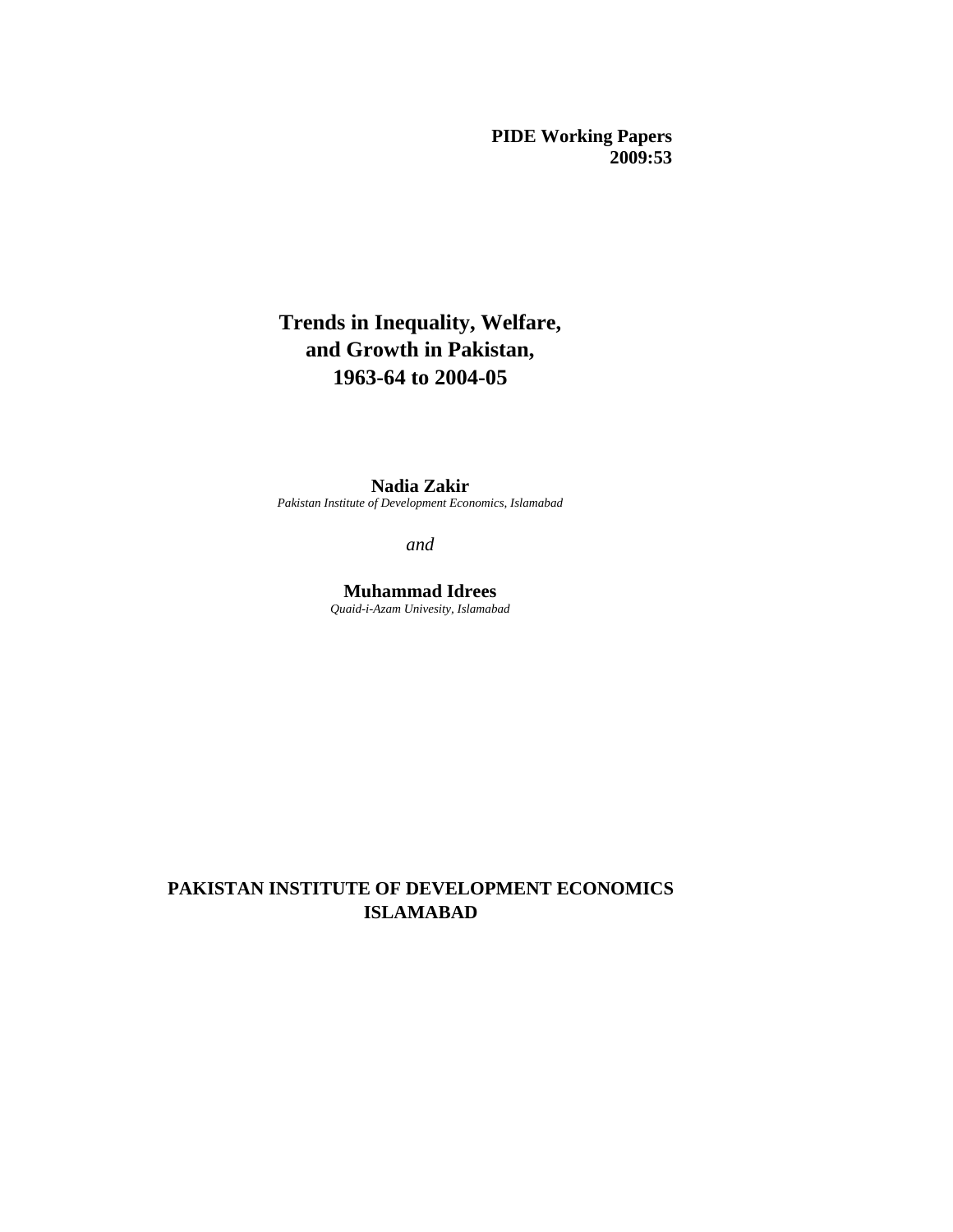All rights reserved. No part of this publication may be reproduced, stored in a retrieval system or transmitted in any form or by any means—electronic, mechanical, photocopying, recording or otherwise—without prior permission of the Publications Division, Pakistan Institute of Development Economics, P. O. Box 1091, Islamabad 44000.

**© Pakistan Institute of Development Economics, 2009.**

Pakistan Institute of Development Economics Islamabad, Pakistan

*E-mail:* publications@pide.org.pk<br>Website: http://www.pide.org.pk *Website:* <http://www.pide.org.pk> *Fax:* +92-51-9210886

Designed, composed, and finished at the Publications Division, PIDE.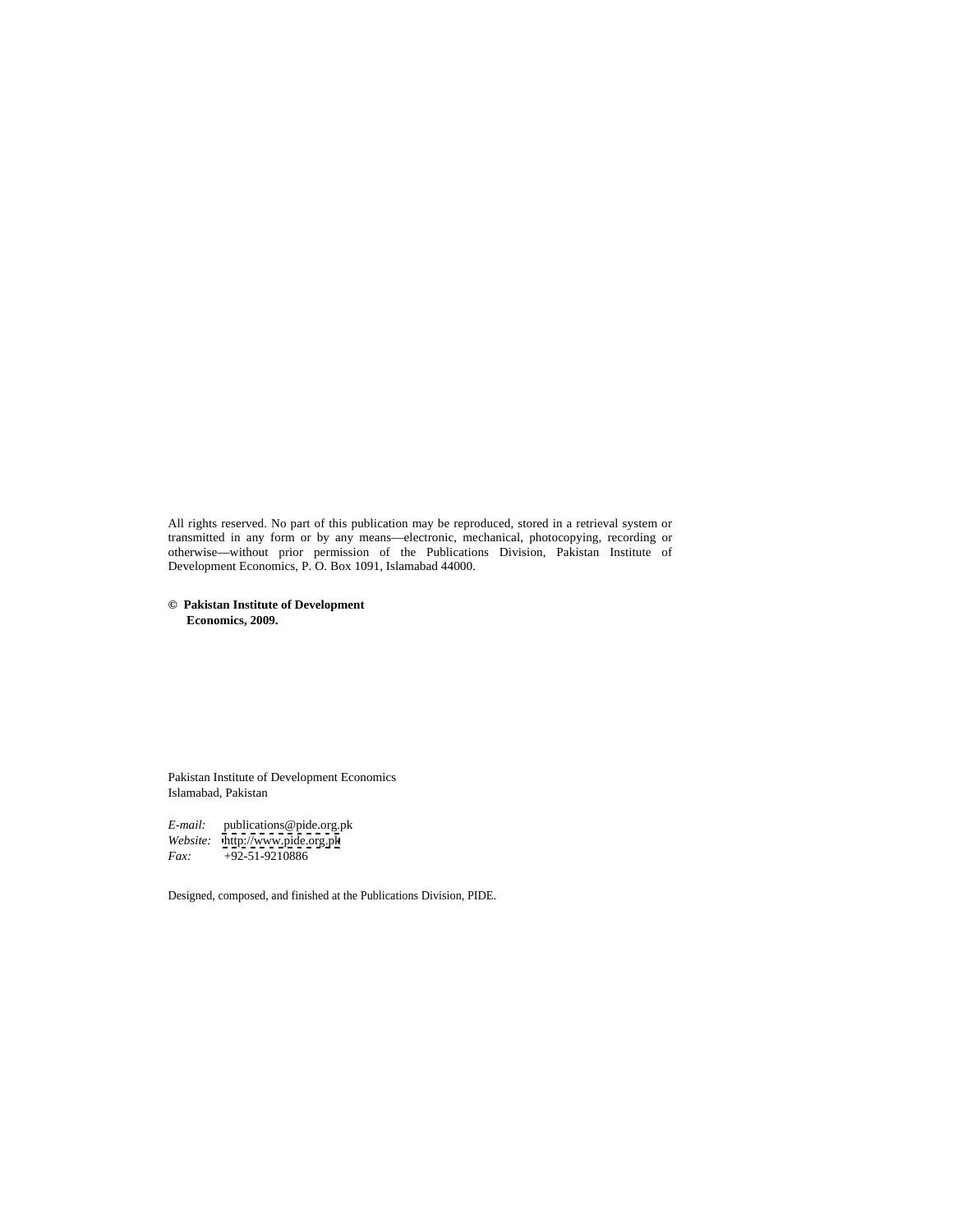#### **C O N T E N T S**

|                                          | Page        |  |
|------------------------------------------|-------------|--|
|                                          | Abstract v  |  |
| 1. Introduction                          |             |  |
| 2. Literature Review                     |             |  |
| 3. The Data and Methodological Issues    |             |  |
| 3.1. Data Source                         |             |  |
| 3.2. Welfare Indicator                   |             |  |
| 3.3. Frame of Reference                  |             |  |
| 3.4. Selection of Measures               |             |  |
| <b>Results and Discussion</b><br>4.      |             |  |
| 4.1. Income and Consumption Inequalities |             |  |
| 4.2. Growth in Income and Consumption    | 10          |  |
| 4.3. Income and Consumption Welfare      |             |  |
| 5. Summary                               | $1^{\circ}$ |  |
| <b>Appendix</b>                          |             |  |
| <b>References</b>                        | 16          |  |
|                                          |             |  |

#### **List of Tables**

| Table 1. | Comparative Analysis of Studies Measuring Income /                |  |
|----------|-------------------------------------------------------------------|--|
|          | Consumption Inequalities in Pakistan                              |  |
|          | Table 2. Inequality Trends in Pakistan as Shown by the Earlier    |  |
|          | Studies                                                           |  |
|          | <b>List of Figures</b>                                            |  |
|          | Figure 1. Time Profiles of Per Capita Household Income Inequality |  |
|          | in Pakistan                                                       |  |
|          | Figure 2. Time Profiles of Per Capita Household Consumption       |  |
|          | Inequality in Pakistan                                            |  |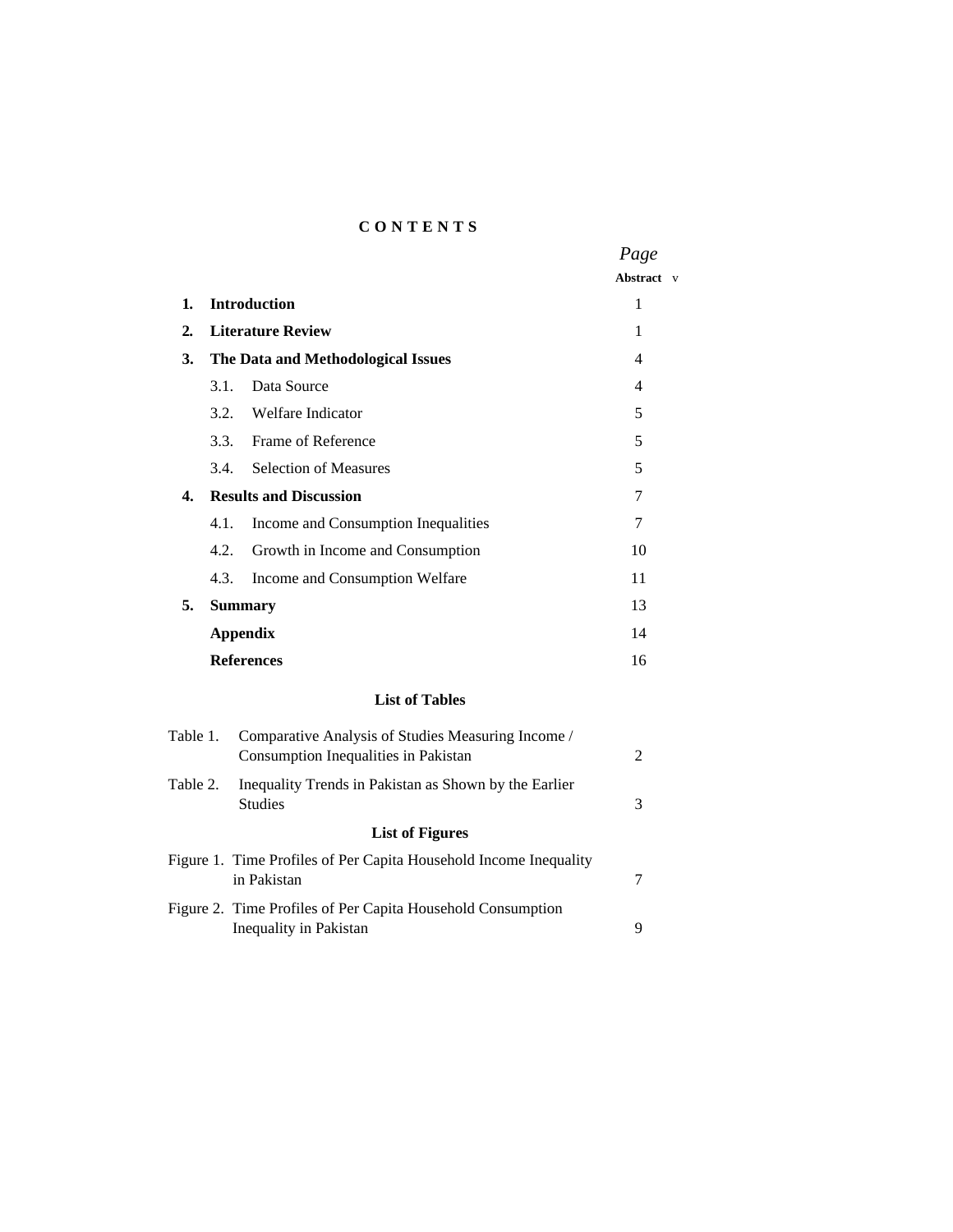|                                                                                              | Page |
|----------------------------------------------------------------------------------------------|------|
| Figure 3. Time Profiles of Per Capita Household Mean Incomes in<br>Pakistan                  |      |
| Figure 4. Time Profiles of Per Capita Household Mean<br>Consumption Expenditures in Pakistan |      |
| Figure 5. Time Profiles of Per Capita Household Income Welfare<br>in Pakistan                |      |
| Figure 6. Time Profiles of Per Capita Household Consumption<br>Welfare in Pakistan           |      |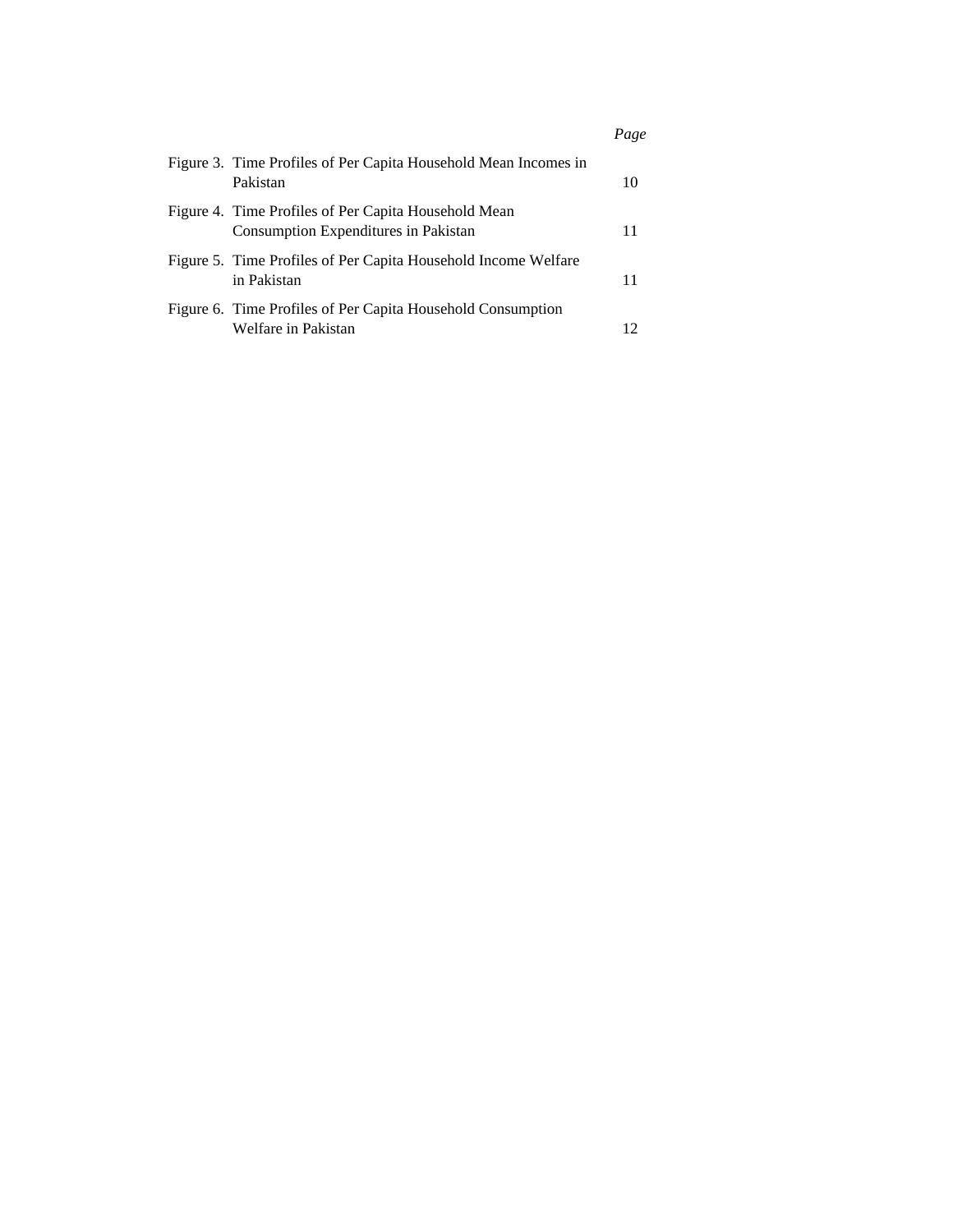#### **ABSTRACT**

The present study investigates the trends in inequality, welfare, and growth based on per capita household income/consumption in Pakistan, both its rural and urban areas, from 1963-64 to 2004-05. It employs Gini coefficient to measure inequalities and the Sen welfare index to estimate welfare. Real per capita mean incomes/consumption are worked out to analyse growth. The study finds fluctuating trends in inequality, and rising trends in both welfare and growth. In general, inequality, welfare, and growth remain higher in the urban areas. The study finds income inequality to be more severe as compared to consumption inequality.

*JEL classification*: D31, D63

*Keywords*: Income Distribution, Welfare, Per Capita Income, Gini Coefficient, Pakistan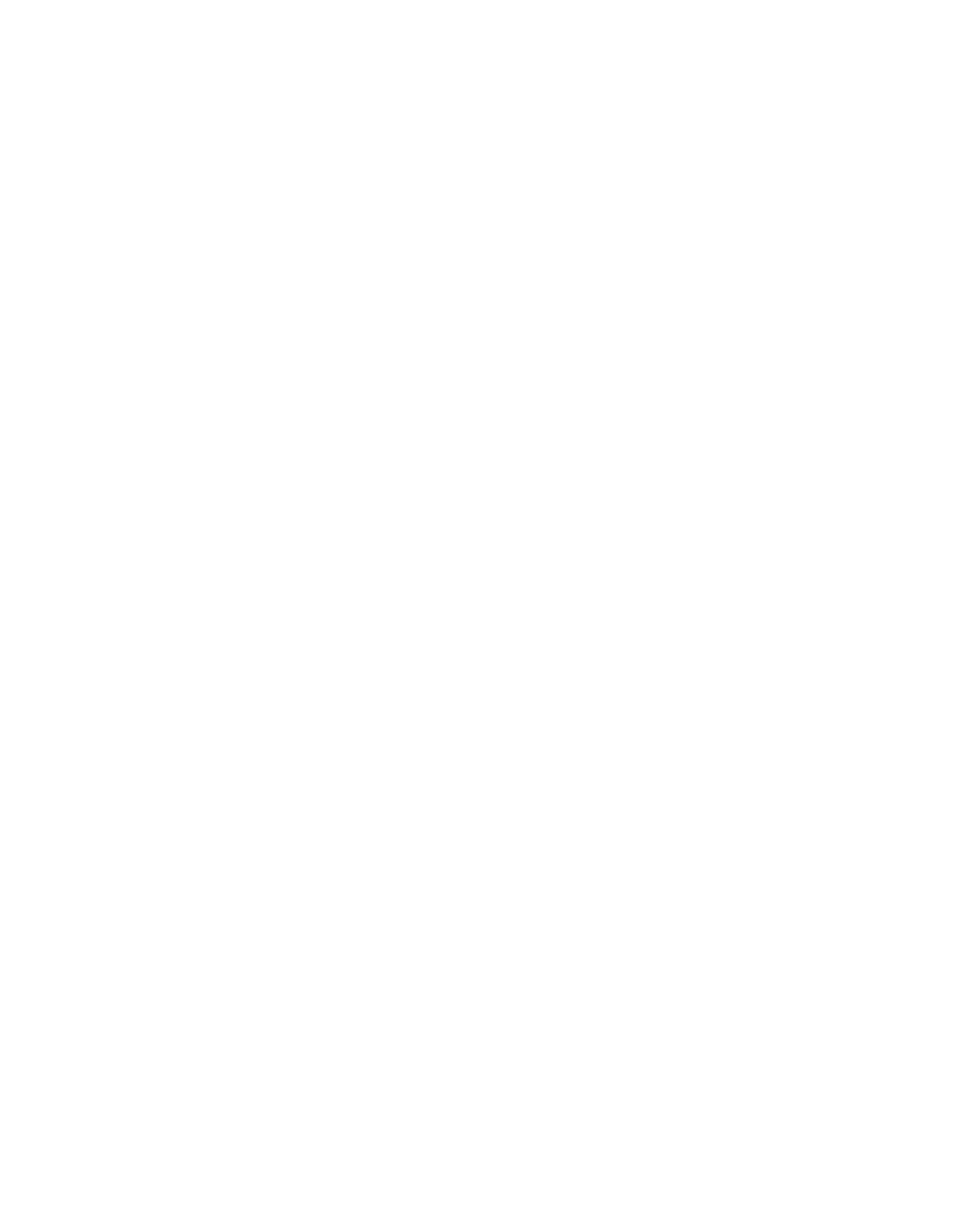#### **1. INTRODUCTION**

Inequality, welfare and growth are related variables. Inequality mainly rises due to uneven distribution of gains from growth. On the other hand increased inequality can result in lower growth rates. So growth can never sustain without a proper income distribution in the country.

Welfare means the utility of people considered in aggregate. In Pakistan, where there is a basic problem of unsustainable growth over the years, economic growth has remained high but it has also failed to improve the living conditions of the poor segment of the society. To fulfil the needs of rapidly growing population and for their well being sustainable growth is required. For any given level of income in a country, high inequality has a direct, negative effect on welfare. There are good reasons to be interested in inequality and social welfare from the perspective of a comprehensive evaluation of public policies and social programmes that go beyond their impact on poverty. This fact has forced many researchers to conduct income distribution and welfare studies to suggest policies accordingly.

Motivated by this, the present study investigates inequality, welfare and growth based on per capita household income/consumption in Pakistan and its rural-urban areas by employing a consistent methodology. This consistency is in terms of welfare indicator, unit of measurement and measures employed. In specific the main objective of the present study is to present a consistent time series of (income and consumption) inequalities, welfare and growth in Pakistan and its rural-urban areas from 1963-64 to  $2004-05$ <sup>1</sup>

The organisation of this paper is as follows: Section 2 reviews the studies on income (and consumption) inequalities and welfare in Pakistan. Section 3 discusses the data and methodological issues. Results are presented in Section 4. Finally, Section 5 draws some conclusions from the analysis.

#### **2. LITERATURE REVIEW**

A large number of studies have been conducted on the measurement of income or consumption inequalities in Pakistan. $<sup>2</sup>$  Many of these have employed</sup> Gini coefficient to measure inequalities. However, a few have used Theil entropy measures [Theil (1967)], Atkinson's indices [Atkinson (1970)], coefficient of variation and variance of log incomes to measure the extent of income or consumption inequalities. The choice of income unit has been another issue of debate in the measurement of income inequalities. In Pakistan most of the studies took household as the income unit ignoring the household size, some

<sup>&</sup>lt;sup>1</sup>FBS published Data is available with gaps.

<sup>&</sup>lt;sup>2</sup>Welfare on the other hand, is quite unexplored area in Pakistan. Haq (1998) is the pioneering study in this regard followed by Jamil (2004) and Tabassum (2005).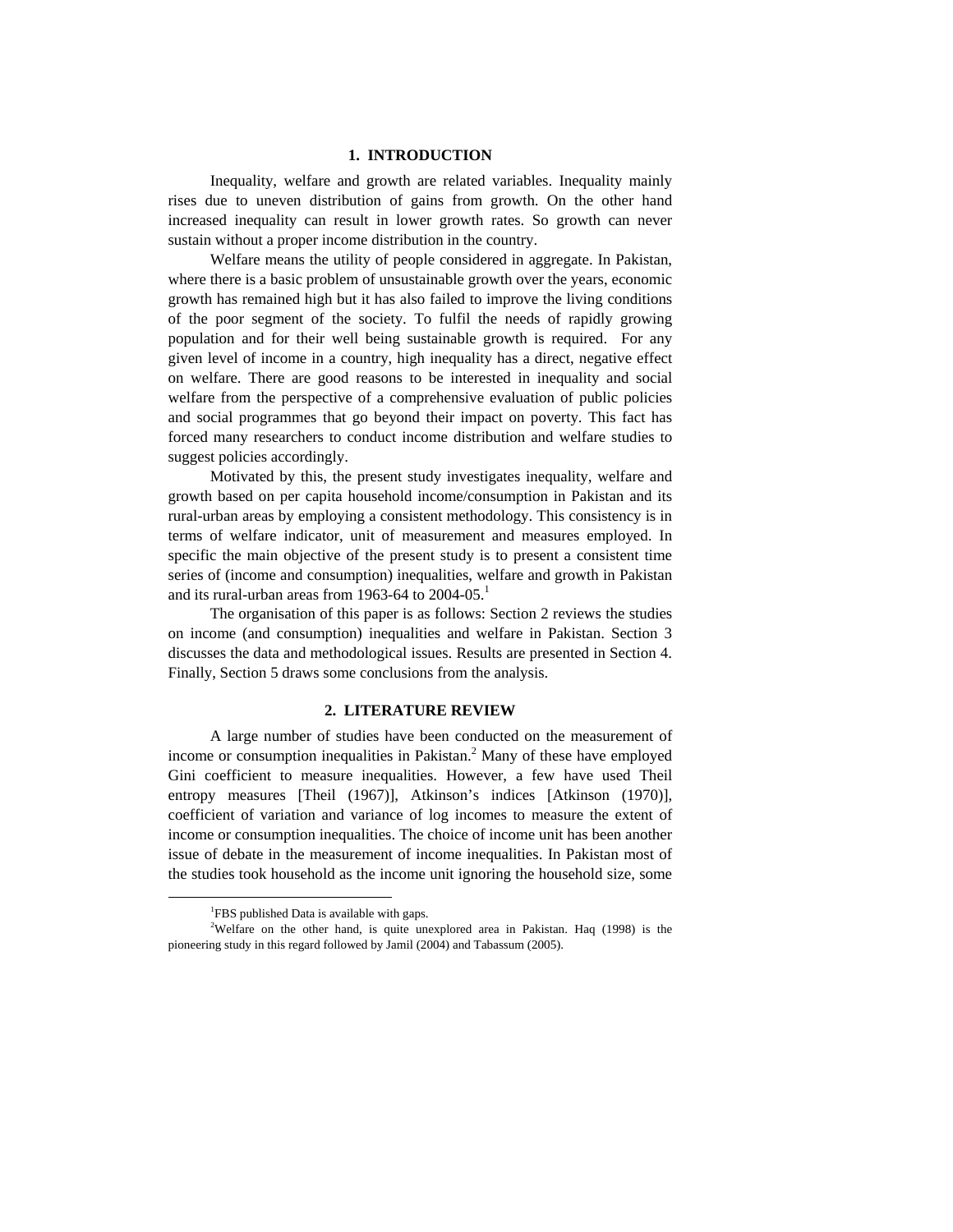took per-capita household giving same weight to all household members and few took per-adult equivalents. Another difference lies in the choice of economic well-being indicator. Most of the studies have taken income as the indicator of economic well-being, while only a few rely on consumption expenditures. Table 1 summarises the studies on the basis of these differences.

#### Table 1

*Comparative Analysis of Studies Measuring Income / Consumption Inequalities in Pakistan*

| Study<br>$\overline{\phantom{a}}$ | Data Source<br>and Format                        | Period of<br>Analysis               | Region of<br>Analysis                                    | Welfare                      | Indicator Measure of Inequality Measurement                                                                                | Unit of                                   |
|-----------------------------------|--------------------------------------------------|-------------------------------------|----------------------------------------------------------|------------------------------|----------------------------------------------------------------------------------------------------------------------------|-------------------------------------------|
| Haq (1964)                        | Income tax data<br>(Grouped)                     | 1948-49<br>to<br>1957-58            | Urban Pak.                                               | Income                       | Gini coefficient, Pareto<br>coefficient and<br>Relative shares                                                             | Personal Income                           |
| Bergan<br>(1967)                  | Income tax data<br><b>HIES</b><br>(Grouped data) | 1963-64                             | Overall Pak.<br>Rural Pak.<br>Urban Pak.<br>Overall Pak. | Income                       | Gini coefficient<br>Gini coefficient and                                                                                   | Household                                 |
| Azfar<br>(1973)                   | HIES<br>(Grouped data)                           | 1966-67                             | Rural Pak.<br>Urban Pak.                                 | Income                       | Coefficient of<br>variation                                                                                                | Household                                 |
| Khandker<br>(1973)                | <b>HIES</b><br>(Grouped data)                    | 1963-64<br>to<br>1968-69<br>1963-64 | Overall Pak.<br>Rural Pak.<br>Urban Pak.                 | Income                       | Gini coefficient                                                                                                           | Household<br>Household<br>Per Capita      |
| Naseem<br>(1973)                  | <b>HIES</b>                                      | to<br>1970-71                       | Rural Pak.<br>Urban Pak.                                 | Consumption                  | Gini coefficient                                                                                                           | Household<br>Household<br>Per Capita      |
| Alauddin<br>(1975)                | HIES<br>(Grouped data)                           | 1963-64<br>to<br>1971-72            | Rural Pak.<br>Urban Pak.                                 | Income<br>and<br>Consumption | Gini coefficient                                                                                                           | Household<br>Household<br>Per Capita      |
| Mahmood<br>(1984)                 | <b>HIES</b><br>(Grouped data)                    | 1963-64<br>to<br>1979               | Overall Pak.<br>Rural Pak.<br>Urban Pak.                 | Income                       | Gini coefficient,<br>Coefficient of<br>variation, SD. of log of<br>income, Theil Index<br>and Atkinson index               | Household                                 |
| Choudhary<br>(1984)               | <b>HIES</b><br>(Grouped data)                    | 1963-64<br>to<br>1979               | Overall Pak.<br>Rural Pak.<br>Urban Pak.                 | Income                       | Gini coefficient,<br>Coefficient of variation,<br>SD. of logs of income,<br>Deciles and Quintiles                          | Household<br>Household<br>Per Capita      |
| Kruijk and<br>Leeuwen<br>$(1985)$ | <b>HIES</b><br>(Grouped data)                    | 1969-70<br>and<br>1979              | Overall Pak.<br>Rural Pak.<br>Urban Pak.                 | Income                       | Gini coefficient,<br>Coefficient of variation,<br>SD. of logs of income<br>and Theil index                                 | Household                                 |
| Ahmad and<br>Ludlow<br>(1989)     | <b>HIES</b><br>(micro data)                      | 1979<br>and<br>1984-85              | Overall Pak.<br>Rural Pak.<br>Urban Pak.<br>Provinces    | Income<br>and<br>Consumption | Gini coefficient,<br>Coefficient of variation,<br>log-variance and<br>Atkinson index                                       | Household                                 |
| Jehle (1992)                      | <b>HIES</b><br>(Grouped data)                    | 1984-85<br>to<br>1987-88            | Overall Pak.<br>Provinces                                | Consumption                  | Atkinson Kolm-Sen<br>index                                                                                                 | Household Per<br>Adult Equivalence        |
| Jafri and<br>Khattak<br>(1995)    | <b>HIES</b><br>(Micro data)                      | 1979<br>to<br>1991                  | Overall Pak.<br>Rural Pak.<br>Urban Pak.                 | Income                       | Gini coefficient and<br>Income shares                                                                                      | Household                                 |
| Haq<br>(1998)                     | <b>HIES</b><br>(Grouped data)                    | 1979<br>to<br>1992                  | Overall Pak.<br>Rural Pak.<br>Urban Pak.                 | Consumption                  | Gini coefficient                                                                                                           | Household Per<br>Adult Equivalence        |
| Ahmad<br>(2000)                   | <b>HIES</b><br>(Grouped and<br>micro data)       | 1992                                | Overall Pak.<br>Rural Pak.<br>Urban Pak.<br>Provinces    | Income                       | Gini coefficient,<br>Coefficient of variation Household and<br>SD of logs of incomes,<br>Theil Index and<br>Atkinson index | Household<br>Per Capita                   |
| Jamal<br>$(2003)$                 | <b>HIES</b><br>(Micro data)                      | 1987-88<br>and<br>1998-99           | Overall Pak.<br>Rural Pak.<br>Urban Pak.                 | Consumption                  | Gini coefficient and<br>Ratio of Quintiles Adult Equivalence                                                               | Household Per                             |
| Anwar<br>(2003)                   | <b>HIES</b><br>(Micro data)                      | 1998-99<br>and<br>2001-02           | Overall Pak.<br>Rural Pak.<br>Urban Pak.                 | Consumption                  | Gini coefficient                                                                                                           | Household Per<br><b>Adult Equivalence</b> |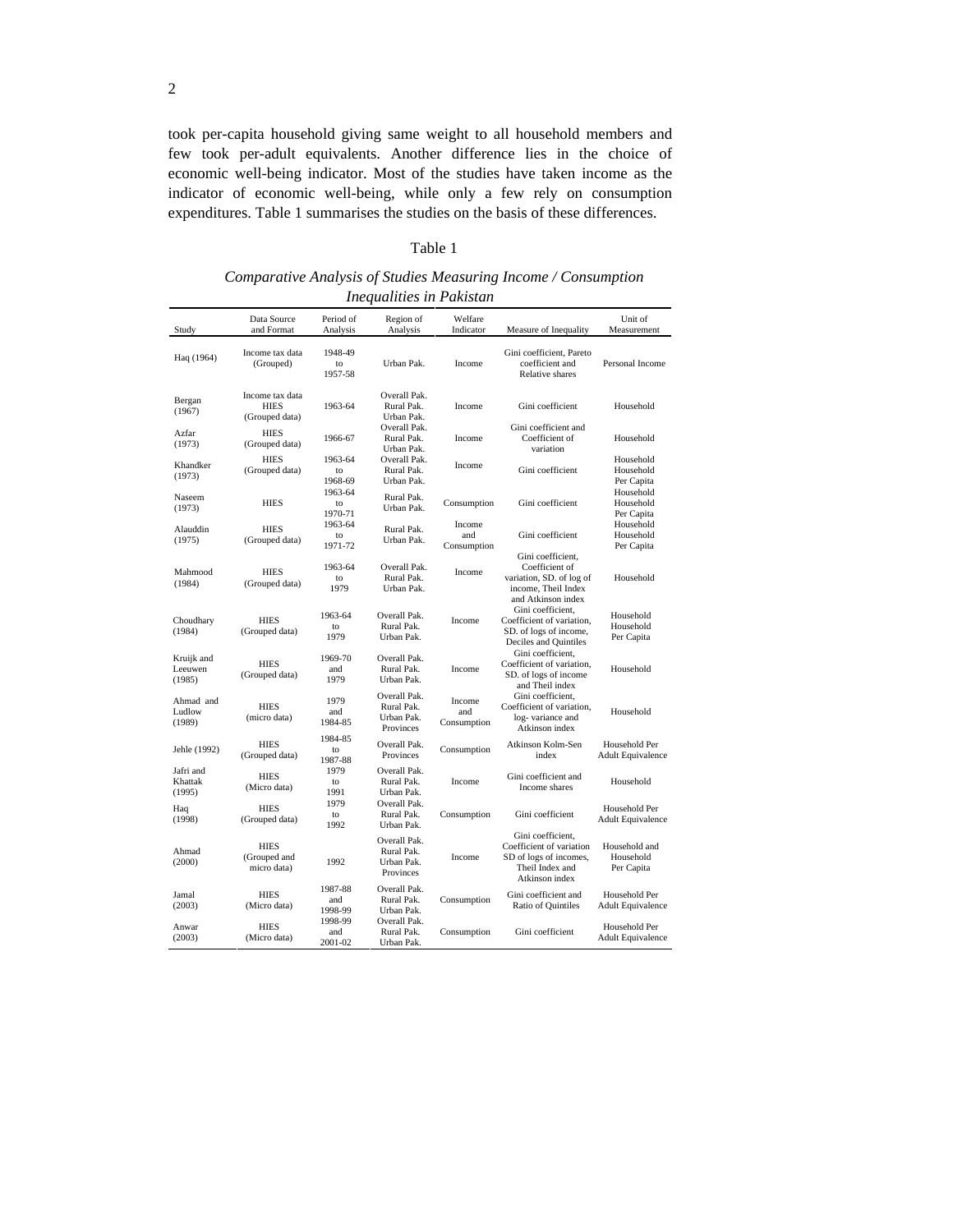It can be seen from Table 1 that almost all studies are conducted for a short period of time and their findings to some extent are not comparable with each other due to differences in measure of inequality, data source, indicator of well-being and unit of measurement. This can also be seen from Table 2, which briefly reviews the trends in income / consumption inequality in Pakistan based on the findings of earlier studies.

| ---<br>Table 2 |  |  |  |
|----------------|--|--|--|
|----------------|--|--|--|

|                   |                     |                                                                                            |    | Inequality Trends in the Sixties and Seventies     |  |                                                                                                                                                                                                                                                                                                                                                     |  |
|-------------------|---------------------|--------------------------------------------------------------------------------------------|----|----------------------------------------------------|--|-----------------------------------------------------------------------------------------------------------------------------------------------------------------------------------------------------------------------------------------------------------------------------------------------------------------------------------------------------|--|
|                   |                     |                                                                                            |    |                                                    |  | 63-64 66-67 68-69 69-70 70-71 71-72                                                                                                                                                                                                                                                                                                                 |  |
|                   | Welfare             | Area                                                                                       | to | to to to to to                                     |  | to                                                                                                                                                                                                                                                                                                                                                  |  |
| Author            | Indicator           | Coverage 66-67 68-69 69-70 70-71 71-72 1979                                                |    |                                                    |  |                                                                                                                                                                                                                                                                                                                                                     |  |
| _____<br>Khandker |                     | Pakistan Decrease Decrease $   -$                                                          |    |                                                    |  |                                                                                                                                                                                                                                                                                                                                                     |  |
| (1973)            | Household Income    |                                                                                            |    |                                                    |  | Rural Decrease Decrease – – – – –                                                                                                                                                                                                                                                                                                                   |  |
|                   |                     |                                                                                            |    |                                                    |  | Urban Increase Decrease - - - - -                                                                                                                                                                                                                                                                                                                   |  |
|                   |                     |                                                                                            |    |                                                    |  |                                                                                                                                                                                                                                                                                                                                                     |  |
|                   |                     | Pakistan Decrease Decrease - - - - -                                                       |    |                                                    |  |                                                                                                                                                                                                                                                                                                                                                     |  |
|                   | Per Capita Income   |                                                                                            |    | Rural Decrease Decrease                            |  | the control of the control of the control of                                                                                                                                                                                                                                                                                                        |  |
|                   |                     | Urban                                                                                      |    | Increase Decrease                                  |  |                                                                                                                                                                                                                                                                                                                                                     |  |
| Naseem<br>(1973)  |                     |                                                                                            |    |                                                    |  |                                                                                                                                                                                                                                                                                                                                                     |  |
|                   | Household           | Rural Stagnant Decrease Decrease Stagnant – –<br>Urban Increase Decrease Decrease Decrease |    |                                                    |  |                                                                                                                                                                                                                                                                                                                                                     |  |
|                   | Consumption         |                                                                                            |    |                                                    |  | the second company of the second                                                                                                                                                                                                                                                                                                                    |  |
|                   |                     |                                                                                            |    |                                                    |  | Rural Decrease Decrease Decrease Decrease – –                                                                                                                                                                                                                                                                                                       |  |
|                   | Per Capita          |                                                                                            |    |                                                    |  | Urban Increase Increase Increase Decrease – –                                                                                                                                                                                                                                                                                                       |  |
|                   | Consumption         |                                                                                            |    |                                                    |  |                                                                                                                                                                                                                                                                                                                                                     |  |
| Alauddin          |                     |                                                                                            |    |                                                    |  |                                                                                                                                                                                                                                                                                                                                                     |  |
| (1975)            | Household Income    |                                                                                            |    | Rural Decrease Decrease Decrease Stagnant Increase |  | $\sim$ $-$                                                                                                                                                                                                                                                                                                                                          |  |
|                   |                     | Urban Increase Decrease Decrease Decrease Increase                                         |    |                                                    |  | $\sim$ $-$                                                                                                                                                                                                                                                                                                                                          |  |
|                   |                     |                                                                                            |    |                                                    |  |                                                                                                                                                                                                                                                                                                                                                     |  |
|                   | Household           |                                                                                            |    | Rural Decrease Decrease Stagnant Decrease Increase |  | $\sim$ $-$                                                                                                                                                                                                                                                                                                                                          |  |
|                   | Consumption         |                                                                                            |    | Urban Increase Decrease Decrease Decrease Increase |  |                                                                                                                                                                                                                                                                                                                                                     |  |
|                   |                     |                                                                                            |    |                                                    |  |                                                                                                                                                                                                                                                                                                                                                     |  |
|                   |                     |                                                                                            |    | Rural Decrease Decrease Increase Decrease Increase |  |                                                                                                                                                                                                                                                                                                                                                     |  |
|                   | Per Capita Income   |                                                                                            |    | Urban Increase Decrease Decrease Decrease Increase |  | $\sim$                                                                                                                                                                                                                                                                                                                                              |  |
|                   |                     |                                                                                            |    |                                                    |  |                                                                                                                                                                                                                                                                                                                                                     |  |
|                   | Per Capita          |                                                                                            |    | Rural Decrease Decrease Decrease Increase Increase |  | <b>Contract Contract</b>                                                                                                                                                                                                                                                                                                                            |  |
|                   | Consumption         |                                                                                            |    | Urban Increase Increase Decrease Decrease Increase |  | <b>Contract Contract</b>                                                                                                                                                                                                                                                                                                                            |  |
|                   |                     |                                                                                            |    |                                                    |  |                                                                                                                                                                                                                                                                                                                                                     |  |
| Mahmood           |                     | Pakistan Decrease Decrease Decrease Decrease Increase Increase                             |    |                                                    |  |                                                                                                                                                                                                                                                                                                                                                     |  |
| (1984)            | Household Income    |                                                                                            |    |                                                    |  | Rural Decrease Decrease Increase Decrease Increase Increase                                                                                                                                                                                                                                                                                         |  |
|                   | Gini                | Urban Decrease Decrease Decrease Increase Increase Increase                                |    |                                                    |  |                                                                                                                                                                                                                                                                                                                                                     |  |
|                   |                     |                                                                                            |    |                                                    |  |                                                                                                                                                                                                                                                                                                                                                     |  |
|                   |                     | Pakistan Increase Decrease Decrease Decrease Increase Increase                             |    |                                                    |  |                                                                                                                                                                                                                                                                                                                                                     |  |
|                   | Household Income    |                                                                                            |    |                                                    |  | Rural Decrease Decrease Increase Decrease Increase Increase                                                                                                                                                                                                                                                                                         |  |
|                   | Coefficient of Var. | Urban Increase Decrease Decrease Decrease Increase Increase                                |    |                                                    |  |                                                                                                                                                                                                                                                                                                                                                     |  |
|                   |                     |                                                                                            |    |                                                    |  |                                                                                                                                                                                                                                                                                                                                                     |  |
|                   |                     | Pakistan Decrease Decrease Decrease Decrease Increase Increase                             |    |                                                    |  |                                                                                                                                                                                                                                                                                                                                                     |  |
|                   | Household Income    |                                                                                            |    |                                                    |  | Rural Decrease Decrease Increase Decrease Increase Increase                                                                                                                                                                                                                                                                                         |  |
|                   | Atkinson Index      |                                                                                            |    |                                                    |  | Urban Increase Decrease Decrease Increase Increase Increase                                                                                                                                                                                                                                                                                         |  |
| Choudhary         |                     | Pakistan Decrease Decrease Increase Decrease Increase Increase                             |    |                                                    |  |                                                                                                                                                                                                                                                                                                                                                     |  |
| (1984)            |                     |                                                                                            |    |                                                    |  | Rural Decrease Decrease Decrease Decrease Increase Increase                                                                                                                                                                                                                                                                                         |  |
|                   | Household Income    |                                                                                            |    |                                                    |  | Urban Increase Decrease Decrease Decrease Increase Increase                                                                                                                                                                                                                                                                                         |  |
|                   |                     |                                                                                            |    |                                                    |  |                                                                                                                                                                                                                                                                                                                                                     |  |
|                   |                     | Pakistan Decrease Decrease Decrease Decrease Increase Increase                             |    |                                                    |  |                                                                                                                                                                                                                                                                                                                                                     |  |
|                   |                     |                                                                                            |    |                                                    |  | Rural Decrease Decrease Increase Decrease Increase Increase                                                                                                                                                                                                                                                                                         |  |
|                   | Per Capita Income   |                                                                                            |    |                                                    |  | Urban Increase Increase Decrease Decrease Increase Increase                                                                                                                                                                                                                                                                                         |  |
| Kruijk and        |                     | Pakistan                                                                                   |    |                                                    |  | $\overline{a}$ = $\overline{a}$ = $\overline{a}$ = $\overline{a}$ = $\overline{a}$ = $\overline{a}$ = $\overline{a}$ = $\overline{a}$ = $\overline{a}$ = $\overline{a}$ = $\overline{a}$ = $\overline{a}$ = $\overline{a}$ = $\overline{a}$ = $\overline{a}$ = $\overline{a}$ = $\overline{a}$ = $\overline{a}$ = $\overline{a}$ = $\overline{a}$ = |  |
| Leeuwen           | Household Income    | Rural                                                                                      |    |                                                    |  | $\frac{1}{2}$ $\frac{1}{2}$ $\frac{1}{2}$ $\frac{1}{2}$ $\frac{1}{2}$ $\frac{1}{2}$ $\frac{1}{2}$ $\frac{1}{2}$ $\frac{1}{2}$ $\frac{1}{2}$ $\frac{1}{2}$ $\frac{1}{2}$ $\frac{1}{2}$ $\frac{1}{2}$ $\frac{1}{2}$ $\frac{1}{2}$ $\frac{1}{2}$ $\frac{1}{2}$ $\frac{1}{2}$ $\frac{1}{2}$ $\frac{1}{2}$ $\frac{1}{2}$                                 |  |
| (1985)            |                     | Urban $      -$ Increase                                                                   |    |                                                    |  |                                                                                                                                                                                                                                                                                                                                                     |  |
| $\sim$            |                     |                                                                                            |    |                                                    |  | $\alpha$ $\beta$ $\beta$                                                                                                                                                                                                                                                                                                                            |  |

| $\ldots$ 1 akistan as Shown by the $\Gamma$<br>.<br>v Trends in Po'<br><i>Inequality</i><br>---- | e Earlier Studies |  |  |
|--------------------------------------------------------------------------------------------------|-------------------|--|--|
|                                                                                                  |                   |  |  |

*Continued—*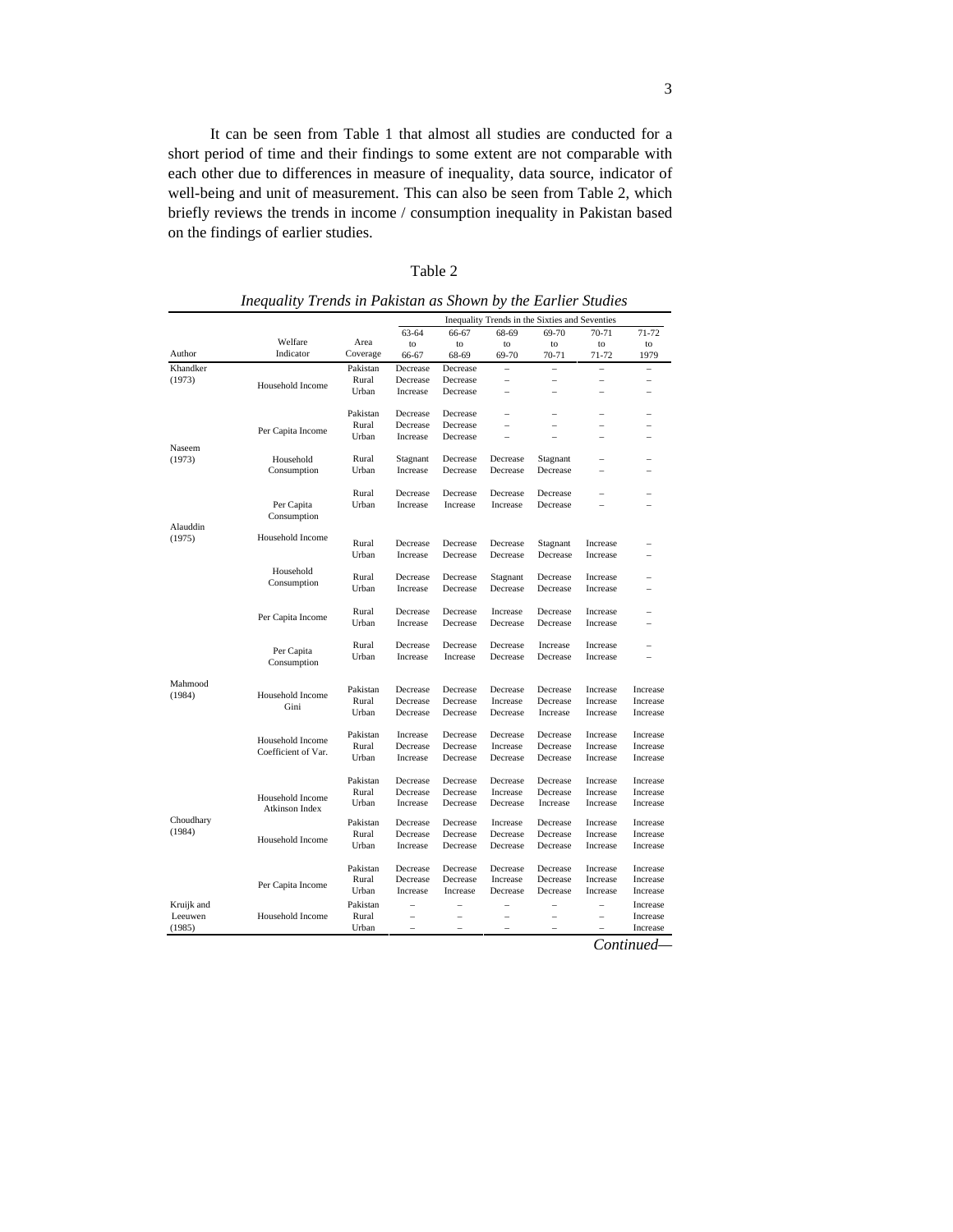|                   |                                     |          |          |                                                 | Inequality Trends in the Eighties |                      |                   |
|-------------------|-------------------------------------|----------|----------|-------------------------------------------------|-----------------------------------|----------------------|-------------------|
|                   |                                     |          | 1979     | 84-85                                           | 85-86                             | 86-87                | 87-88             |
|                   |                                     |          |          |                                                 |                                   |                      |                   |
| Author            | Welfare Indicator                   | Area     | 84-85    | 85-86                                           | 86-87                             | 87-88                | 90-91             |
| Ahmad and         | Household Income                    | Pakistan | Increase |                                                 |                                   |                      | $\sim$            |
| Ludlow            | and                                 | Pakistan | Increase |                                                 |                                   | $\sim$               |                   |
| (1989)            | Household                           | Rural    | Increase |                                                 |                                   |                      |                   |
|                   | Consumption                         | Urban    | Decrease |                                                 |                                   |                      |                   |
| Jafri and Khattak |                                     | Pakistan | Decrease | Decrease                                        | Decrease                          | Increase             | Increase          |
| (1995)            | Household Income                    | Rural    | Increase | Decrease                                        | Decrease                          | Decrease             | Increase          |
|                   |                                     | Urban    | Decrease | Decrease                                        | Stagnant                          | Increase             | Increase          |
|                   | Consumption per                     | Pakistan | Increase | Decrease                                        |                                   | Increase             | Decrease          |
| Haq               | Adult Equivalent                    | Rural    | Increase | Decrease                                        |                                   | Decrease             | Decrease          |
| (1998)            |                                     | Urban    | Increase | Decrease                                        |                                   |                      | Stagnant Decrease |
|                   |                                     |          |          | Inequality Trends in Late Eighties and Nineties |                                   |                      |                   |
| Author            | Welfare Indicator Area              |          |          | 1987-88 to 1998-99                              |                                   | 1998-99 to 2001-02   |                   |
|                   |                                     | Pakistan |          | Increase                                        |                                   |                      |                   |
| Jamal<br>(2003)   |                                     | Rural    |          | Increase                                        |                                   |                      |                   |
|                   | Consumption per<br>Adult Equivalent | Urban    |          | Increase                                        |                                   |                      | $\sim$ $\sim$     |
|                   |                                     | Pakistan |          |                                                 |                                   |                      |                   |
| Anwar<br>$(2003)$ |                                     | Rural    |          | $\sim$                                          |                                   | Increase             |                   |
|                   | Consumption per<br>Adult Equivalent | Urban    |          |                                                 |                                   | Increase<br>Decrease |                   |
|                   |                                     |          |          |                                                 |                                   |                      |                   |

#### Table 2—(*Continued*)

Table 2 clearly reveals contradiction among various studies. For instance Mahmoood (1984) as compare to other studies, showed different trends in household income inequality for rural Pakistan in early 60s and for urban Pakistan during late 60s. Similarly results of Ahmed and Ludlow (1989) and Jafri and Khattak (1995) are also in conflict. These differences are due to differences in methodology adopted by different studies. Hence the results of earlier studies are not comparable. So a consistent series of the estimates of income and consumption inequalities is required to analyse the long run trend in income/consumption distribution in Pakistan. The present study is an attempt to bridge this gap by not only providing a long period consistent series of income and consumption inequalities, but also by analysing the trends in welfare and growth.

#### **3. THE DATA AND METHODOLOGICAL ISSUES**

In this section we will cover the methodological issues like data selection, choice of income unit and selection of inequality and welfare measures.

#### **3.1. Data Source**

The present study is based on published data sets of Household Integrated Economic Surveys (formerly called Household Income and Expenditure Surveys). HIES grouped data on income and expenditure in Pakistan is available since 1963-64 and the last available survey year is 2004-05 at the time of our

analysis. To give <sup>a</sup> consistent long-term analysis of income distribution and welfare we need the data for all years in the same format. Micro data is available only for last few years, while published grouped data is available since 1963. Thus the objective of presenting a long-term trend in inequality and welfare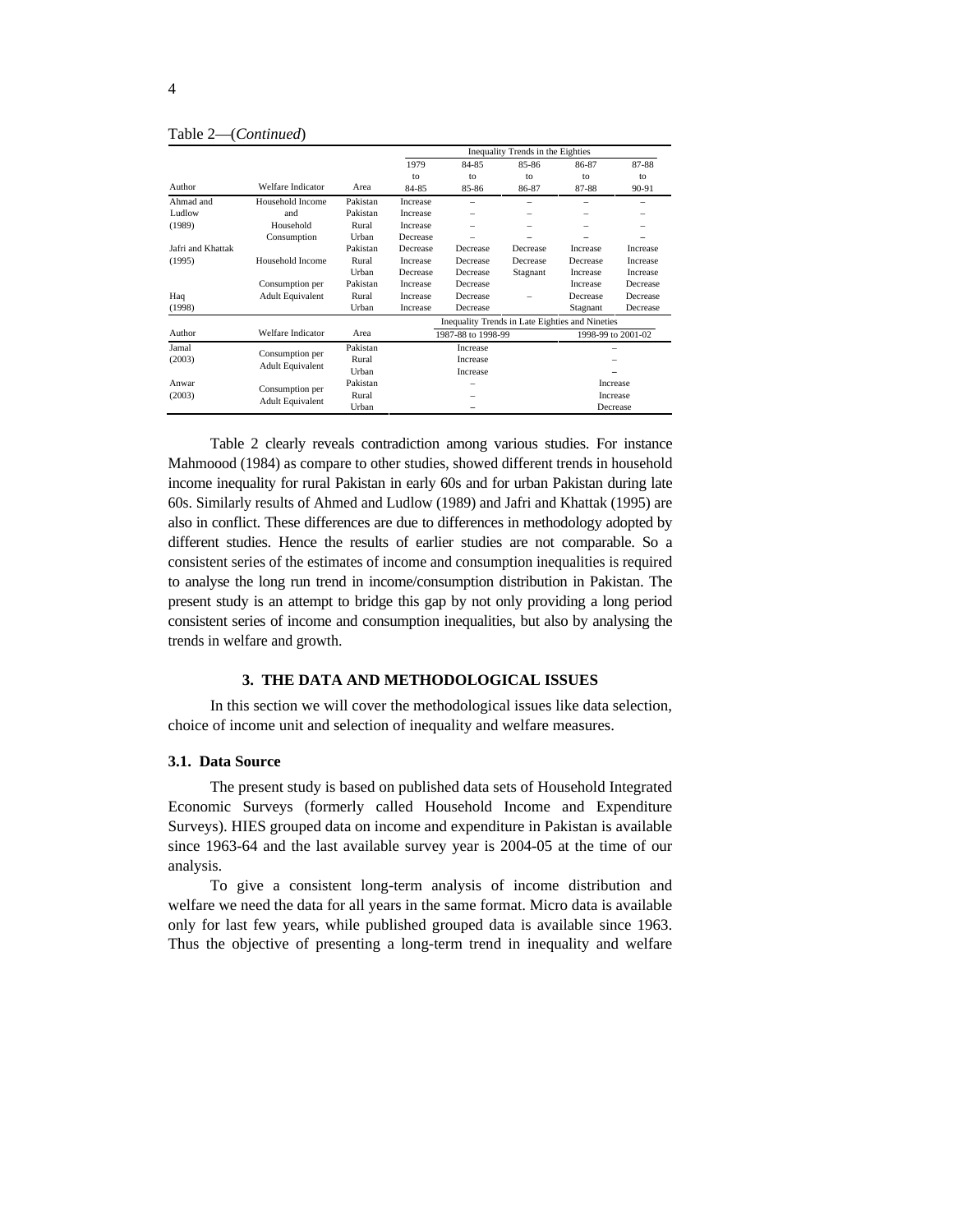from the last four decades in Pakistan can be fulfilled only by grouped data of HIES so we are making use of grouped data. Grouped data ignores within group inequality and thus underestimates true inequality. However, the extent of underestimation depends on the number of income groups. It appears from empirical exercises that when using ten or more income brackets the underestimation error is vary small [see Kruijk (1986) and Mahmood (1984)]. Till the year 1998-99 HIES provides data for more than ten income brackets. For the years 2001-02 and 2004-05 we used micro data to make groups, as it is available in quintiles. Thus, the survey years for this study are 1963-64, 1965- 66, 1968-69, 1969-70, 1970-71, 1971-72, 1979, 1984-85, 1985-86, 1986-87, 1987-88, 1992-93, 1996-97, 1998-99 2001-02 and 2004-05. The area coverage of the study is overall Pakistan and its rural-urban areas.

#### **3.2. Welfare Indicator**

There are certain indicators of the well-being or standard of living of an individual like freedom of choice, access to basic needs etc., but the two most important and commonly used indicators of welfare are income and consumption. Although income is most commonly used as the proxy of all these welfare indicators, consumption expenditure can also be used for this purpose. There are both advantages as well as disadvantages of choosing one of these two indicators like when income is taken as welfare indicator the problem of under-reporting arises. Consumption better represents the true living standard and has the least chances of under reporting. But the problem arises in the calculation of expenditures on non-food items, particularly in case of consumption expenditure on durable goods. In our present study, we are making use of both indicators of welfare.

#### **3.3. Frame of Reference**

The frame of reference can be chosen between household, household per-capita and household per-adult equivalence. The required information for calculating household per-adult equivalence is not available in HIES published data. So we are left with only two options, i.e., aggregate household and per capita household. The choice of the household as the frame of reference ignores the household size while per capita measure takes household size into account and thus provides a better picture. Therefore in the present study, we have measured inequality using per capita household as the frame of reference.

#### **3.4. Selection of Measures**

#### **(a)** *Inequality Measure*

An inequality measure satisfying certain desirable properties can be regarded as a good inequality measure. These are: (i) The Pigou-Dalton transfer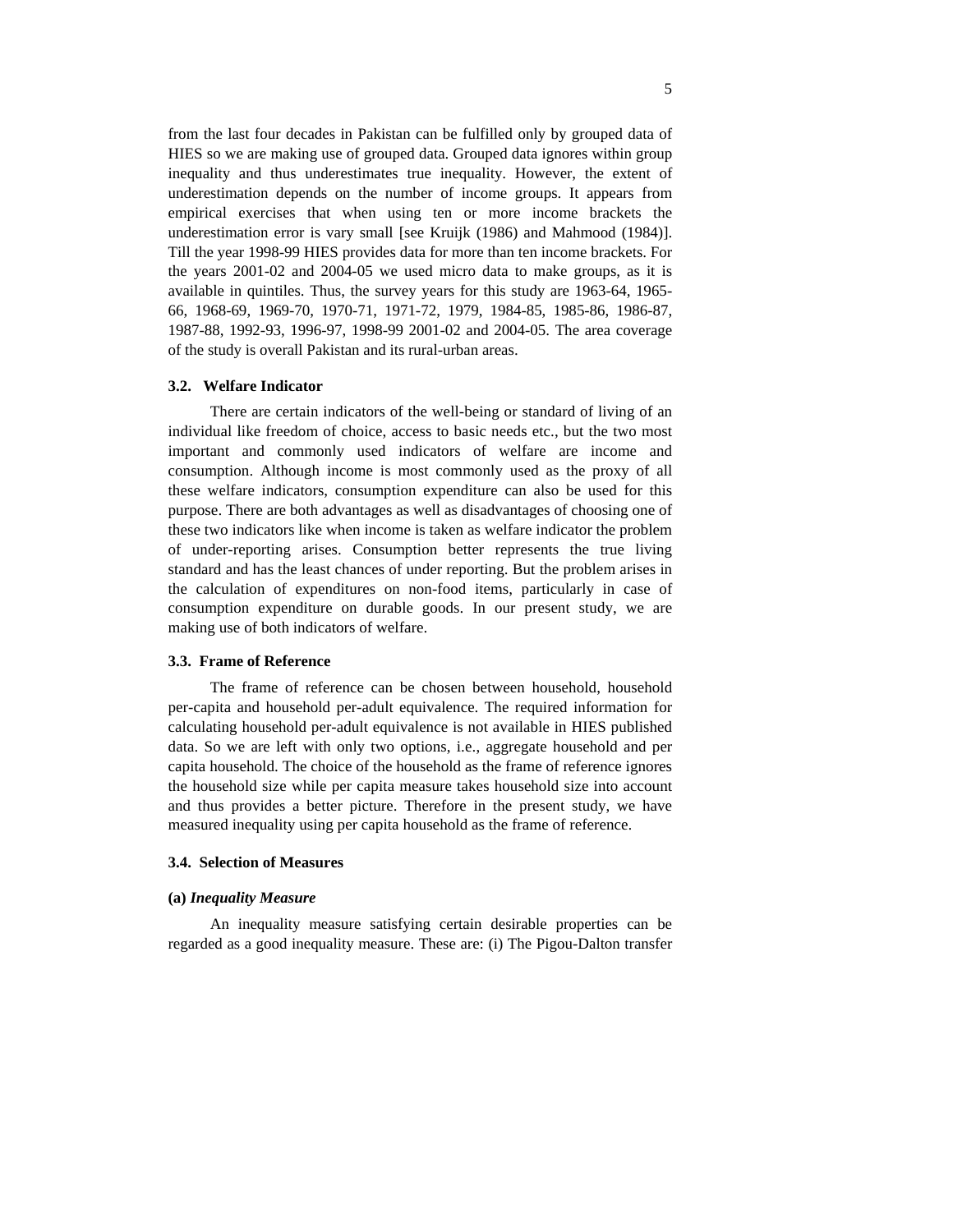principle: It requires that the value of measure should decrease as a resultof progressive transfer. (ii) Income scale independence: It implies that measure should remain invariant to proportional changes in the income levels of all income units. (iii) The population principle: It requires an inequality measure to be invariant to replications of the population. (iv) Decomposability: It implies that measure should allow division of overall inequality into sub-groups/ components inequality. (v) The limits of an inequality measure should be defined and interpretable. (vi) Symmetry: It implies that an inequality measure should be independent of personal identity of income unit.

Gini coefficient is one of the measures that fulfil all these properties and is the most widely used measure of inequality. In our analysis, we use the Gini coefficient as a measure of inequality because it has neat statistical and graphical interpretation. There are many approaches to define it, according to the most common approach called 'geometric approach' Gini coefficient is the ratio of the area between the line of absolute equality and the Lorenz curve to the total area below the line of absolute equality. Rao (1969) has given the following formula to calculate Gini coefficient through geometric approach:

$$
G = 1 - \sum_{i=0}^{k-1} (P_{i+1} + P_i)(Q_{i+1} - Q_i) \qquad \dots \qquad \dots \qquad \dots \qquad \dots \qquad (1)
$$

where,  $G$  is the Gini Coefficient,  $P_i$  is the Cumulated proportion of Income variable and  $Q_i$  is the Cumulated Proportion of Population variable corresponding to *i*th income unit, when all income units are arranged in ascending order of income.

#### **(b)** *Welfare Measure*

For the measurement of welfare Sen's welfare index (1974) is used which takes into account both the size and the distribution of income. Thus one of the advantages of using Sen welfare index is that it is Gini-based. It is defined as:  $\blacksquare$ 

$$
W = \mu(1 - G) \qquad \qquad \dots \qquad \dots \qquad \dots \qquad \dots \qquad \dots \qquad (2)
$$

Where,  $\mu$  is the mean income and *G* is the Gini coefficient measuring inequality. Welfare will be maximum and equal to the mean income when there is no inequality  $(i.e.,  $G = 0$ )$  and welfare will be zero when inequality is maximum (i.e.,  $G = 1$ ).

#### **(c )** *Real Mean Income and Consumption*

The variations in real income / consumption show the true variations in purchasing power of income units. They are obtained by inflating / deflating nominal mean figures with consumer price indices.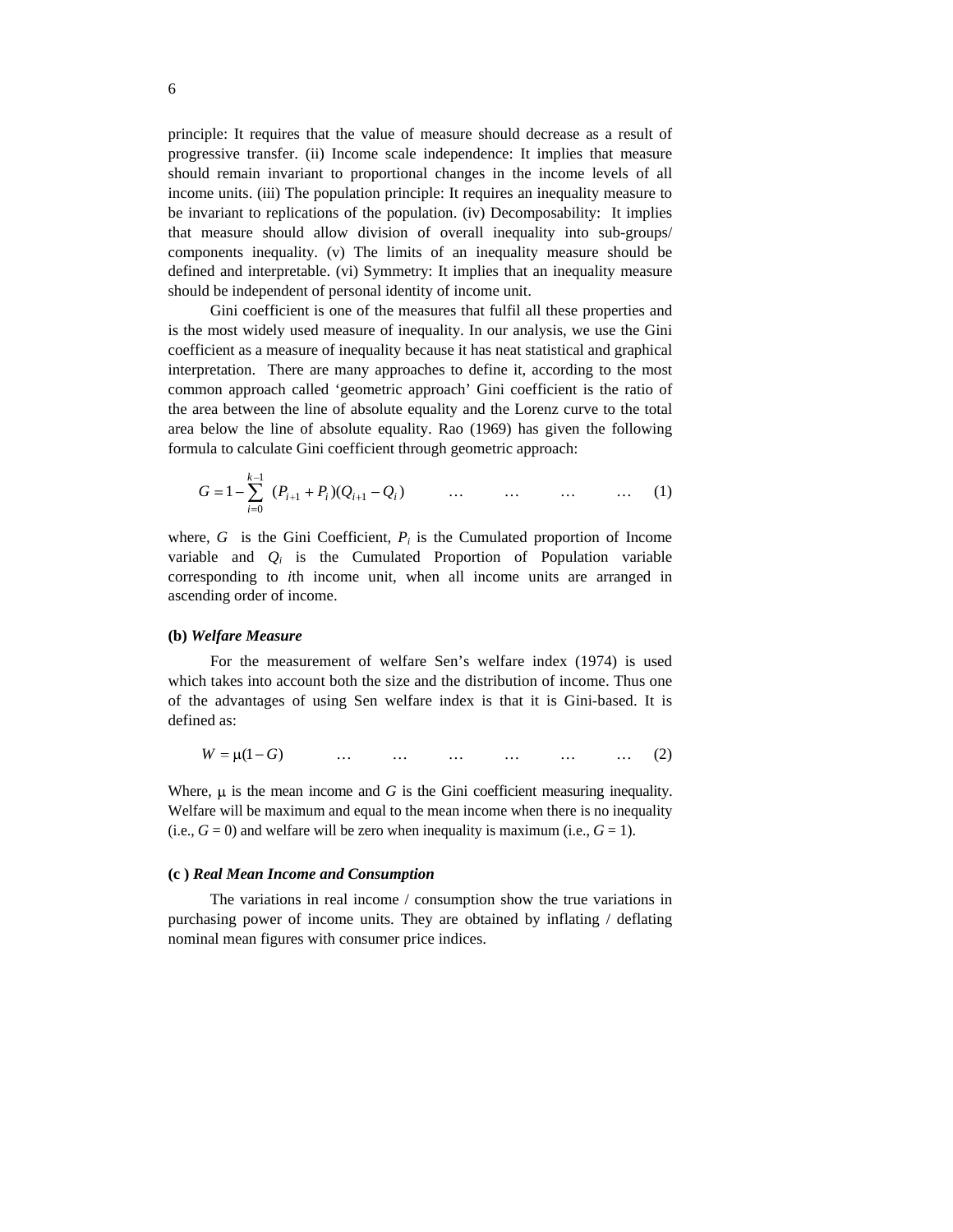To summarise the above discussion, we shall employ Gini coefficient and Sen welfare index to estimate per-capita household income (consumption) inequalities and welfare in Pakistan and its rural-urban areas for a period of almost forty years based on published data of HIES.

#### **4. RESULTS AND DISCUSSION**

This section comprises of three sub-sections. In Section 4.1 we will discuss the results of income and consumption inequalities. Section 4.2 will present the estimates of income and consumption welfare. Finally in Section 4.3 we will discuss the trends in real mean incomes and consumptions.

#### **4.1. Income and Consumption Inequalities**

This section presents results on household per capita income and consumption inequalities for Pakistan and its rural-urban segments. The period of analysis is from 1963-64 to 2004-05. The utilised measure of inequality is Gini coefficient. For easy viewing and better comparative analysis the results are presented in figures. The statistical tables are shown as Appendix-A. $^3$ 

The results of per capita household income inequality in Pakistan and its rural urban segments are presented in Figure 1.



## **Fig. 1. Time Profiles of Per Capita Household Income Inequality in Pakistan**

<sup>&</sup>lt;sup>3</sup>The estimates of inequality, growth and welfare for the provinces are also reported as Appendix-B.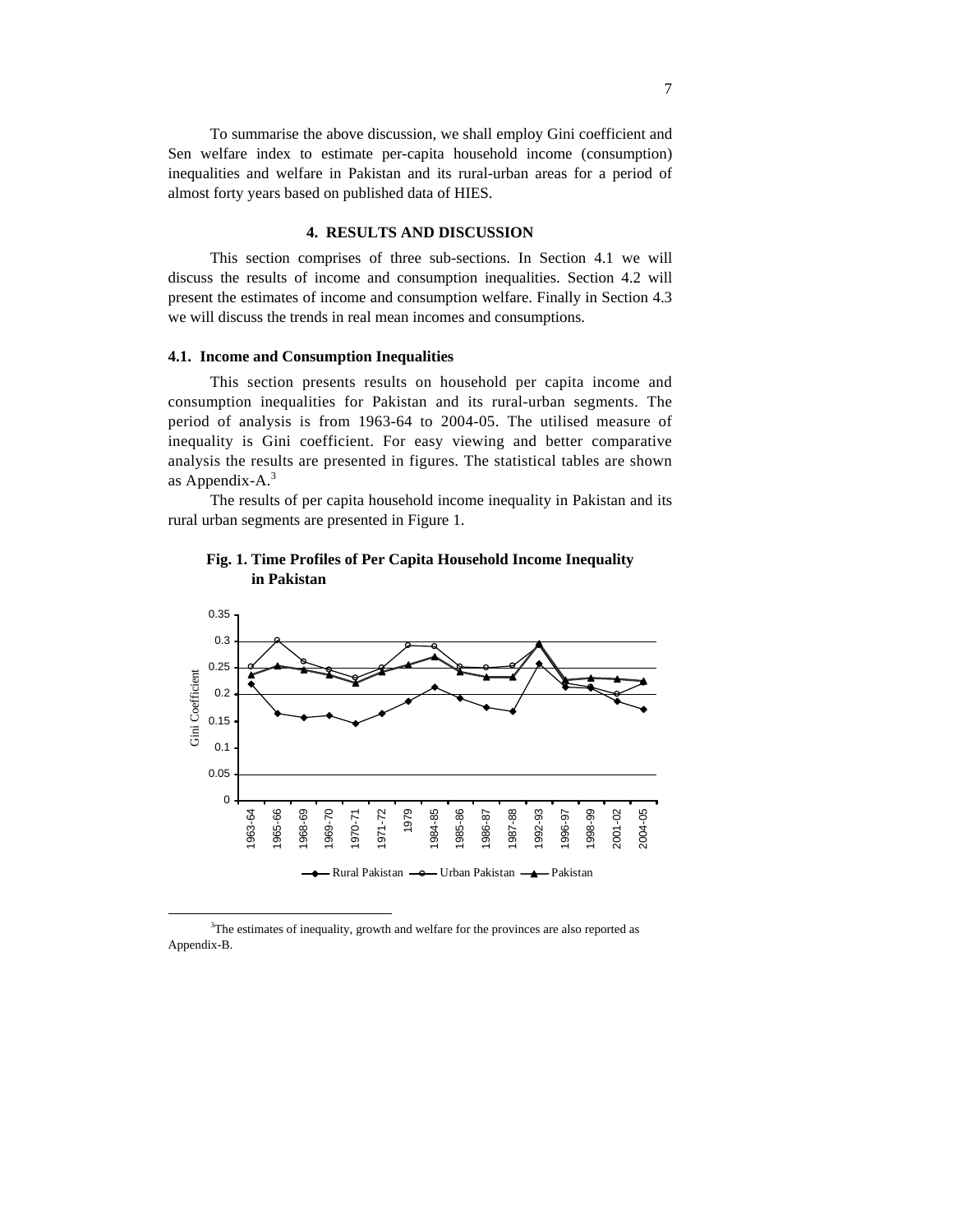The Figure shows that after initially increasing rapidly particularly in urban areas between 1963-64 and 1966-67, the income inequality declined both in rural and urban areas in the late 1960s. The decline in rural inequalities in the period between 1963-64 and 1970-71 may be the result of the 'green revolution'. Between 1966-67 and 1967-68, the years when the green revolution was at its peak, agriculture output grew by 11.7 per- cent and it maintained a high growth rate of 9.6 percent in 1968-69 and 1969-70. So it seems that this growth benefited the low-income groups and thus caused a declining trend in income inequality.

There was a considerable increase in sample size in HIES for the year 1979. However the process of declining income inequalities was reversed from the start of the decade of seventies. After a significant deterioration in 1984-85 there was an improvement in the income distribution between the years 1985- 87. But the level of inequality remained high during the period of improvement. High economic growth in agriculture and manufacturing sectors and capital inflow in the form of worker's remittances may be the reasons for this improvement. During 1986-87 agriculture sector grew by 3.25 percent [see Zaidi (2005)], and we find an improvement in the income distribution during this period and in the next year 1987-88.

Income distribution deteriorated in the period 1988-93. The initial impact of the structural reforms was deterioration in economic performance and income distribution. Results show that this impact was more severe in the short run. Lower GDP growth rates of 4.8 percent in 1988-89 and 2.1 percent in 1992-93 and increase in direct and indirect taxes and negative agricultural growth in 1992-93 may be the factors that contributed to this deterioration.

There was a significant improvement in income inequality in the mid nineties in overall Pakistan and its rural-urban areas. This trend in income inequality continued till the end of the decade but the improvement in 1998-99 was mainly in the urban areas of Pakistan. The level of inequality remained more or less same till 2004-05 with an increase in inequality in urban areas during the last year of our analysis.

This ends our discussion on the incidence of income inequality in Pakistan and its rural-urban segments. Income does not always necessarily reflect the true living standards. The households with high per capita income do not always necessarily enjoy high living standards. Consumption expenditure under such cases can be a better indicator of living standards. Moreover there are less chances of under-reporting in consumption expenditures as compared to income levels. In the present study it was, therefore, felt worthwhile to measure consumption inequalities along with income inequalities. The results of consumption inequalities in Pakistan and its rural urban segments are given in Figure 2.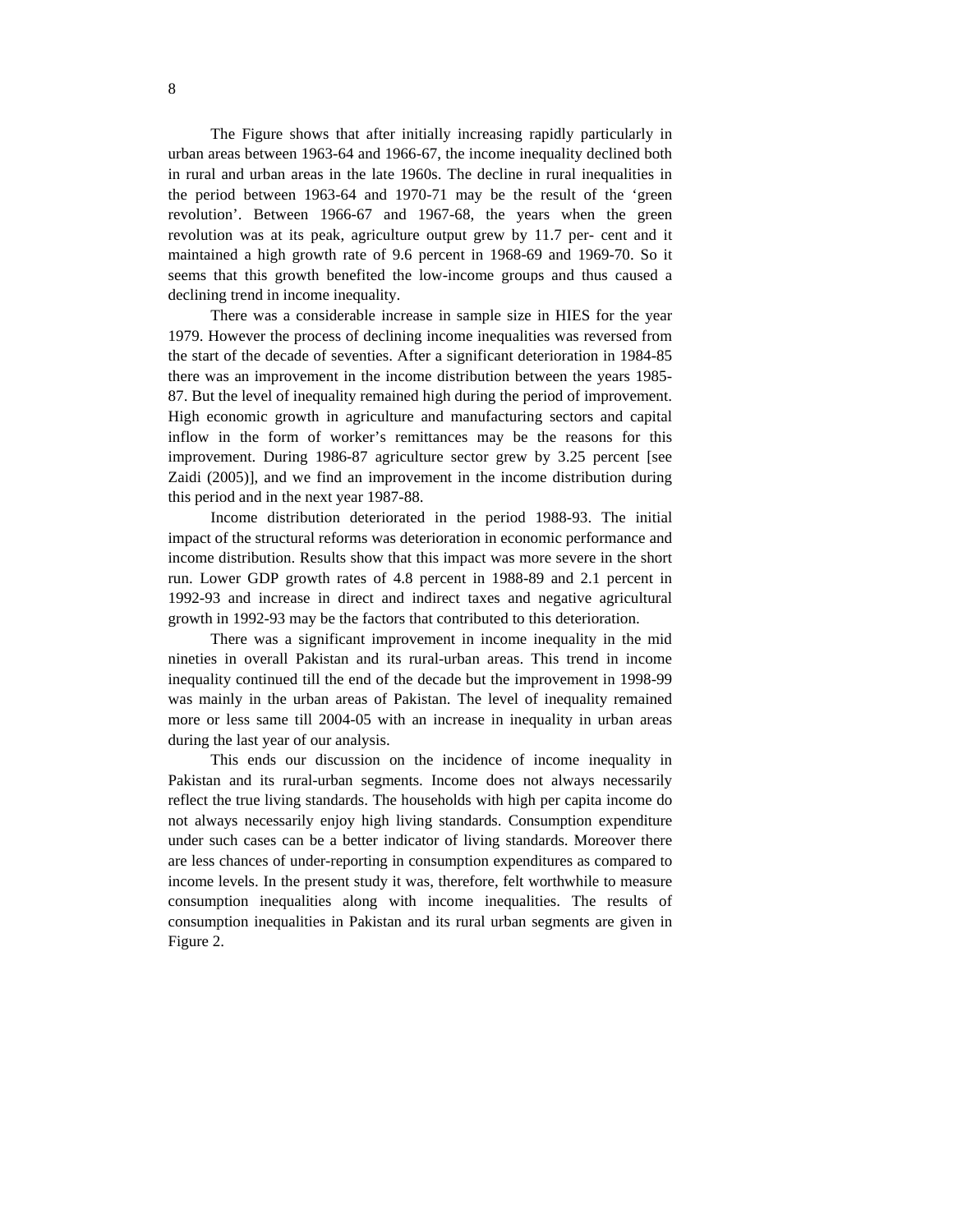

## **Fig. 2. Time Profiles of Per Capita Household Consumption Inequality in Pakistan**

Figure 2 shows that till the mid eighties the pattern of change in consumption inequality is somewhat same as observed in case of income inequality. After that we observe that consumption inequality showed a declining trend till the year 1998-99 in overall Pakistan as well as its rural-urban areas but their level remained high throughout the decade of eighties and nineties. . This may be due to the fact that overtime consumption level of the middle and low-income groups is increasing with almost the same level of consumption for high-income groups. In the recent years consumption inequality seems to be increased again.

The pattern of changes in income and consumption inequality wassame in the rural and urban areas; however, inequality was generally higher in the urban areas. This may be because urban wages are more unevenly distributed due to the more variations in the skills and education of the urban labour force. Increased urbanisation can be another factor responsible for higher inequalities in urban areas.

Interestingly the increase and decrease in inequalities can be attributed to the type of regime, military or elected government in Pakistan. The period 1979 to 1987-88 and 1999-2000–2004-2005 was governed by military and 1988-89 to 1998-99 by an elected government. In both regimes of military, an overall decreasing trend was observed in income and consumption inequalities, with exception of 1984-85. On the other hand income and consumption inequalities rose substantially in the beginning period of democratic era, i.e., inequalities were at their peak in 1992-93. There can be a number of factors behind this; one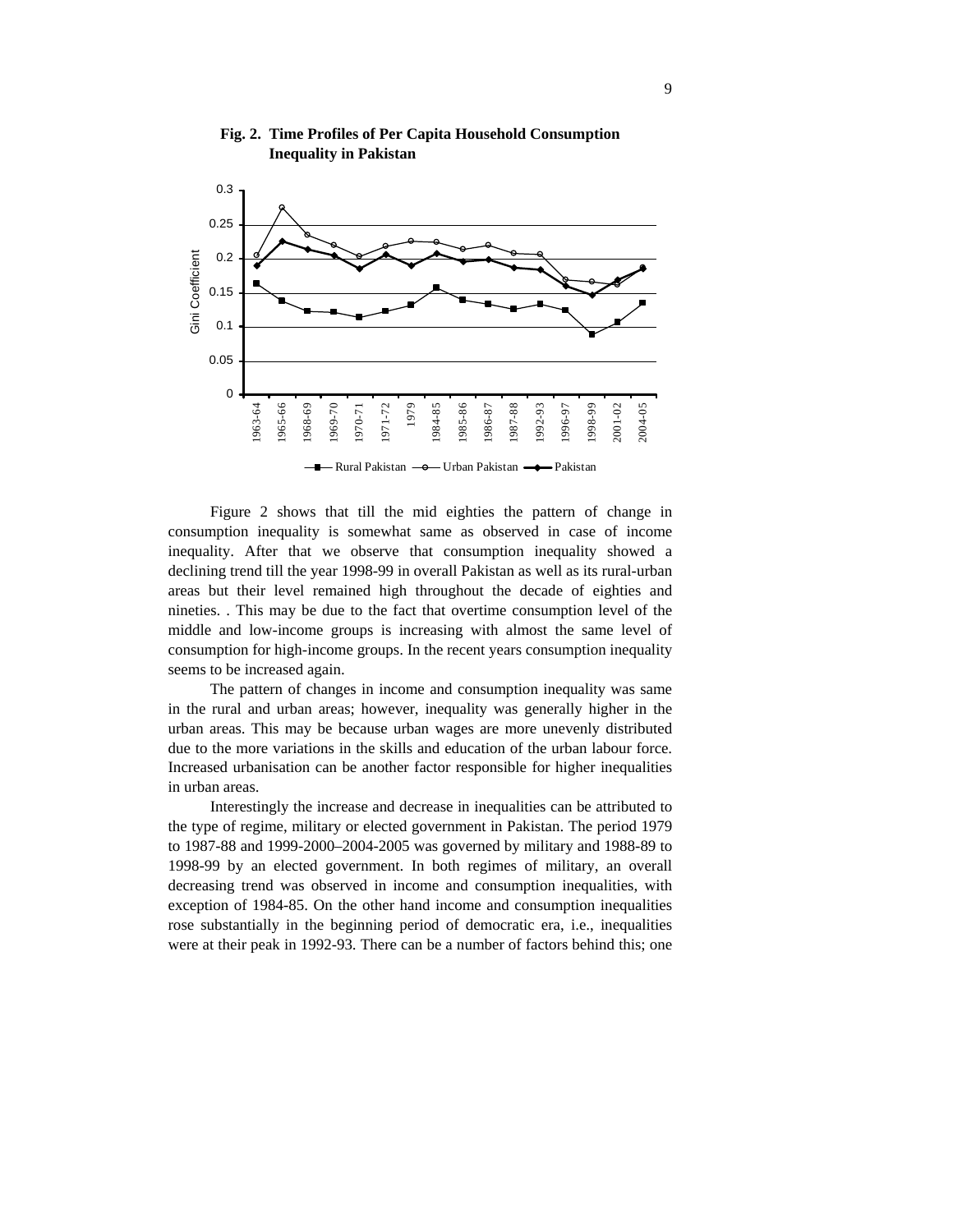possible reason may be political instability and inconsistency of government policies. Another reason can be devastating floods which destroyed major agricultural output leaving a severe impact on tenants of rural areas. The beginning of privatisation process in 1992-93 that resulted in a drastic cut in employment can also be one of the causes of high inequalities. This ends our brief discussion regarding the trend in income and consumption inequalities in overall Pakistan and its rural urban segments.

#### **4.2. Growth in Income and Consumption**

This section provides a consistent time series of real per capita household mean incomes and consumption expenditures. In order to calculate real estimates, the nominal figures are adjusted through Consumer price indices. The trends in real per capita household mean incomes and consumption are shown in Figures 3 and 4 respectively. The statistical tables are shown as Appendix-A.

**Fig. 3. Time Profiles of Per Capita Household Mean Incomes in Pakistan**



The figures of per capita household real mean income and consumption in general show rising trends. However possibly due to high inflation rates the figures decline for few years. $4$ 

<sup>&</sup>lt;sup>4</sup>The nominal figures throughout the period of analysis have rising trend.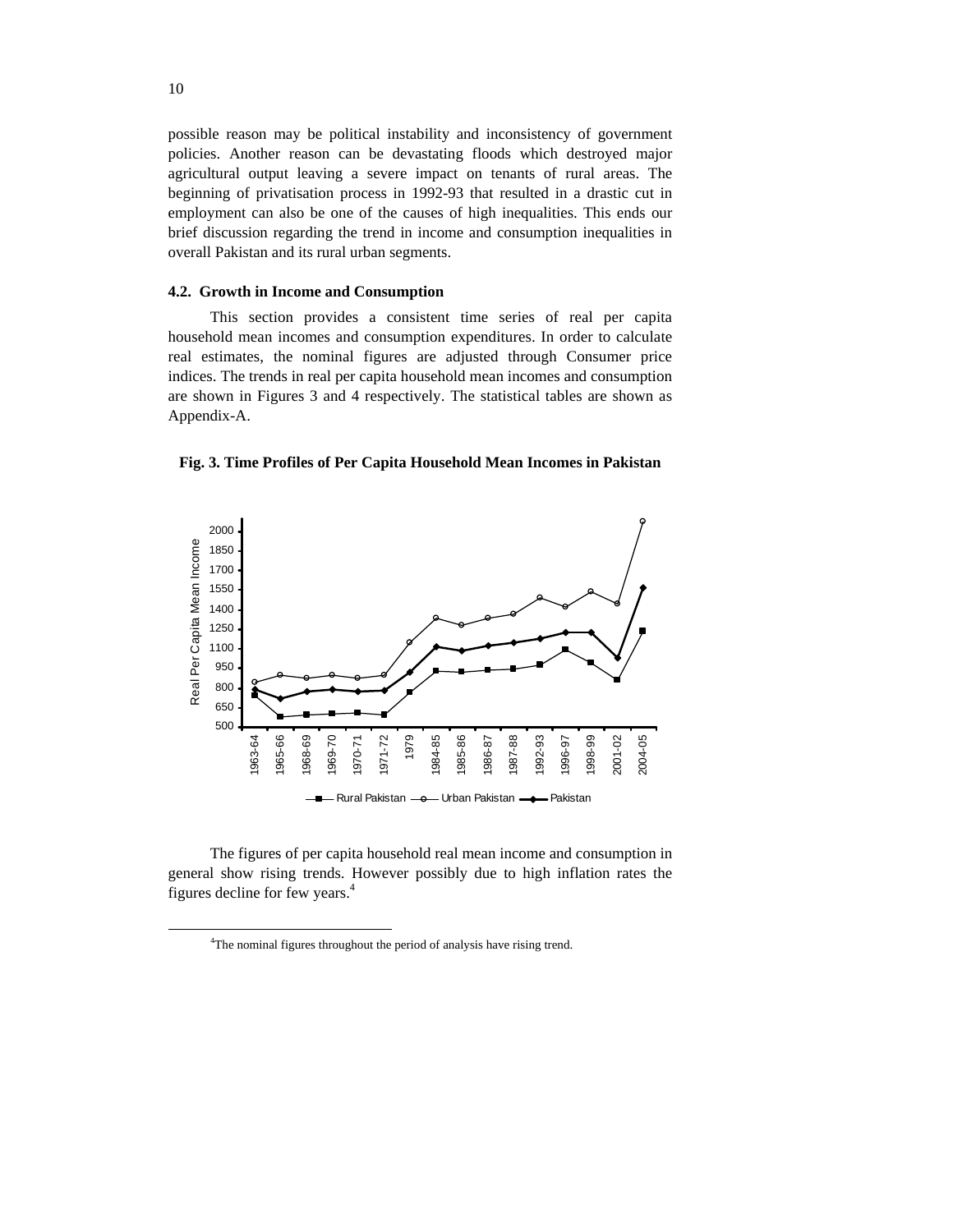

## **Fig. 4. Time Profiles of Per Capita Household Mean Consumption Expenditures in Pakistan**

#### **4.3. Income and Consumption Welfare**

This section presents results on household per capita income and consumption welfare for Pakistan and its rural-urban segments. The period of analysis is from 1963-64 to 2004-05. The utilised measure of welfare is Sen welfare index. The results are presented in figures. The statistical tables are shown as Appendix-A.

The results of per capita household income welfare in Pakistan and its rural urban segments are presented in Figure 5. Sen welfare index is mean biased as far as the Gini coefficient assumes a value less than 0.5. In case of Pakistan Gini never reached this value so we can see that trend in welfare is almost same as that of growth in real mean income.

**Fig. 5. Time Profiles of Per Capita Household Income Welfare in Pakistan**

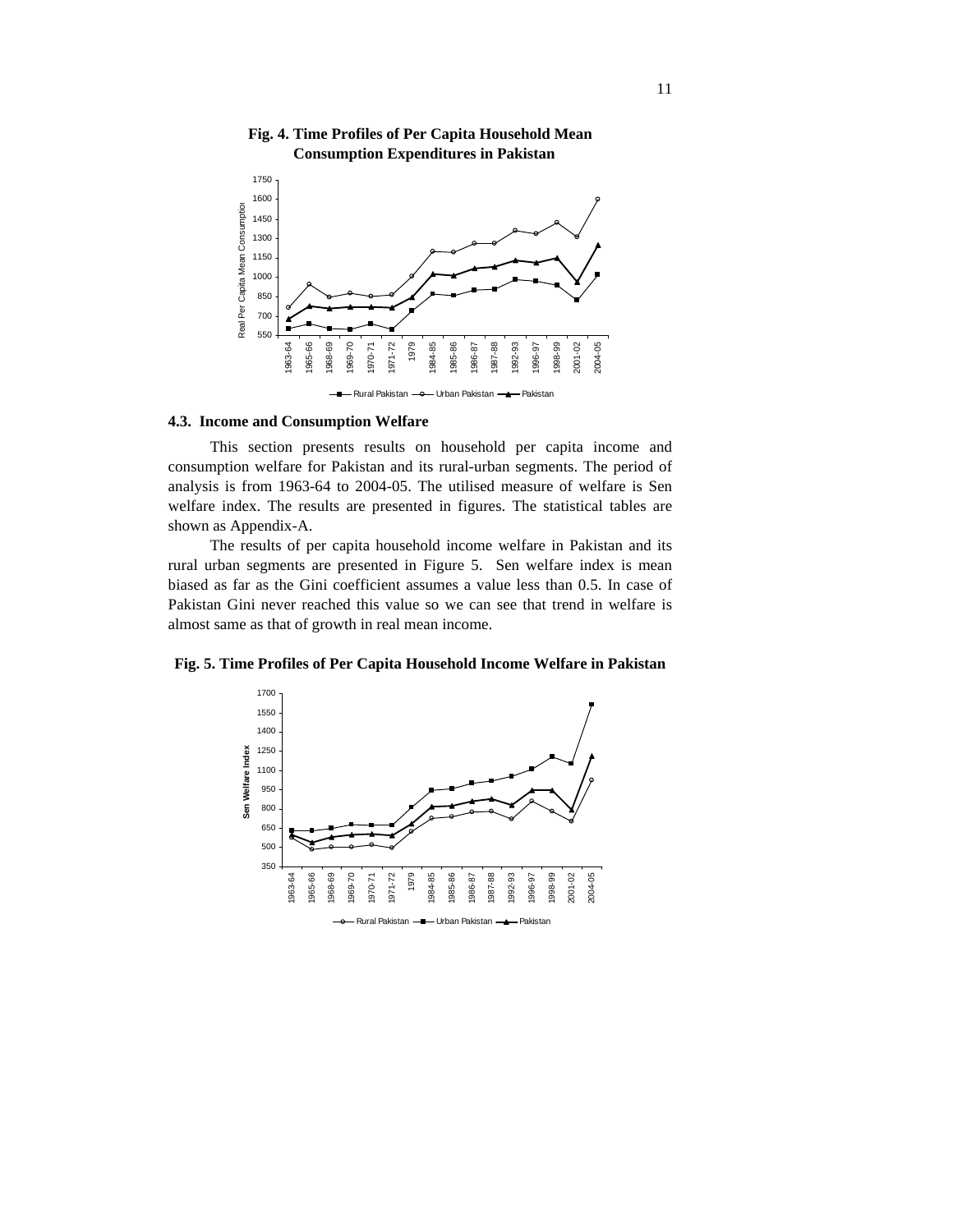From the Figure 5 it can be seen that welfare, generally, increased over the time. Welfare declined till the mid 60s in rural and overall Pakistan. In this period income inequality decreased but due to a decline in real mean income we see a decline in welfare as well. Welfare increased between the periods 1970-71 to 1987-88 due to the improvement in both per capita mean income and then income distribution as well in last years. Again we find a decline in welfare during 1987-88 to 1992-93, which was a period of high inequality and almost same per capita real mean income. After 1996-97 real mean income decreased and thus we find deterioration in welfare as well. However in urban areas it mostly showed an increase. In the year 1992-93, income inequality sharply rose and we find a decline in rural and overall welfare in that period. However in urban areas welfare increased because real mean income significantly increased there in that period. In the year 2001-02, we again find a decline in welfare in all areas whereas in the last year of our analysis welfare level increased in all areas due to a significant increase in per capita real mean incomes in those areas. The results of per capita household consumption welfare in Pakistan and its rural urban segments are presented in Figure 6.





Generally, welfare based on consumption expenditures also increased over the time as depicted by Figure 6. Again this was due to the increase in per capita real mean consumption from year to year. There are exceptions when welfare decreased as compared with previous years e.g., 1971-72 and 2001-02 where accordingly real mean consumption was low in these periods.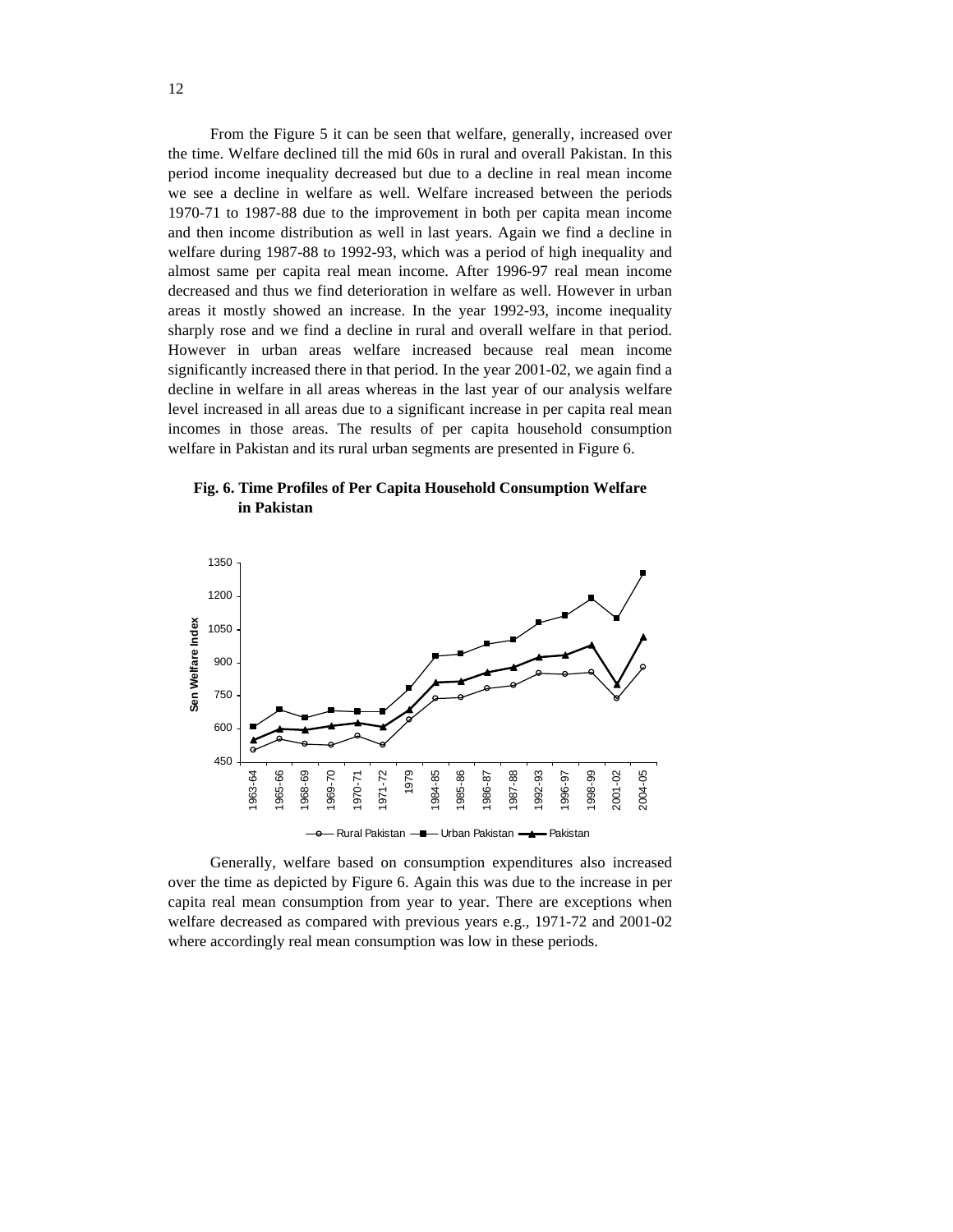#### **5. SUMMARY**

The present study investigates trends in inequality, welfare and growth based on per capita household income / consumption in Pakistan and its rural urban areas from 1963-64 to 2004-05. It has employed Gini coefficient to measure inequalities and Sen welfare index to estimate welfare. Real per capita income and consumptions are worked out to analyse growth patterns. The analysis are based on published data of HIES.

The estimates of per capita household income inequality showed fluctuating trends throughout the period of analysis. Income inequality with the exception of 1965-66 continues to decline in all regions of Pakistan till 1970-71. Thereafter income distribution got worsened till 1984-85. It once again showed declining trend till 1987-88 and rise afterwards. Finally figures of income inequality show slight improvement since 1996-97.

Most of the times both income and consumption inequalities followed same trends. The exceptions were found in mid 80s and early 90s in urban Pakistan. Rural Pakistan showed different trends during 2001-02. Another finding is that the extent of inequality in consumption has been by-and-large less than the extent of income inequality. The regional analysis in general shows that throughout the period of analysis income and consumption inequalities were more severe in urban areas than in the rural areas.

Generally real per capita household mean income (and consumption) increased over the time. Sen welfare index gives huge weight to mean income (and consumption) so the trend in welfare is almost same as that of growth in real mean income or consumption.

Policies can be devised to narrow the disparities based on these long term trends in inequality and welfare and emphasis should be on economic development rather than economic growth only. Improved access to education can raise the earning opportunity of the lowest income groups and thus can help in reducing income disparities and improving welfare. Rural areas benefited a lot from the green revolution of 1960s giving an indication of the importance of agriculture sector in Pakistan. Policies concentrating only on the industrial sector ignoring the agriculture sector would have adverse effects on the income distribution in the country. Thus it seems that there is a need of another "green revolution" along with a proper emphasis on the industrial sector. Furthermore, the need of political stability is crucial to avoid the inconsistency in public policies and to have their effective impact on the income distribution.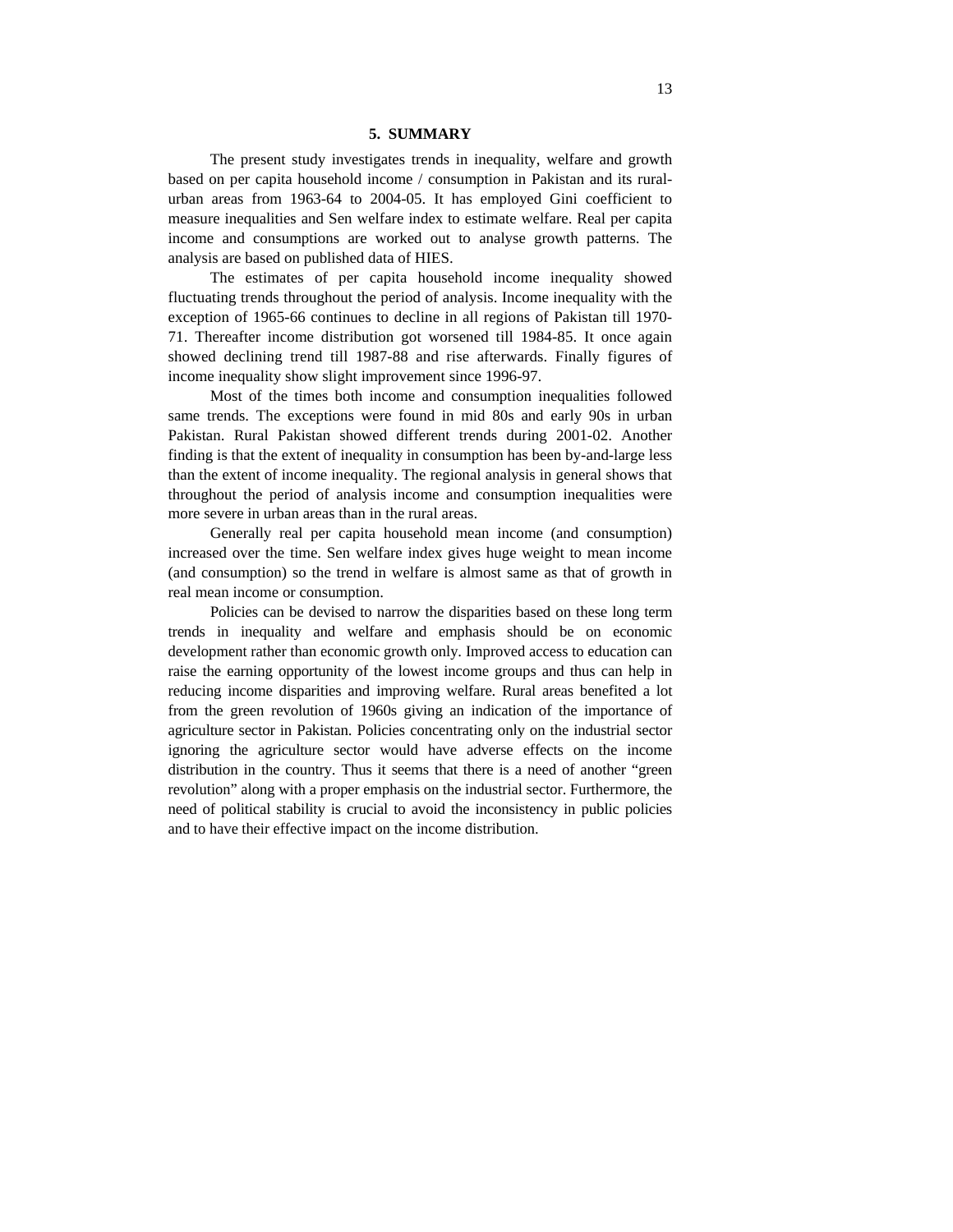|         |       |                      |         |       | Ter expansional inequality at I and and and an I can be to an III can |         |
|---------|-------|----------------------|---------|-------|-----------------------------------------------------------------------|---------|
|         |       | Per Capita Household |         |       | Per Capita Household                                                  |         |
|         |       | Income Inequality    |         |       | Consumption Inequality                                                |         |
| Years   | Rural | Urban                | Overall | Rural | Urban                                                                 | Overall |
| 1963-64 | 0.219 | 0.253                | 0.237   | 0.163 | 0.204                                                                 | 0.190   |
| 1965-66 | 0.164 | 0.302                | 0.255   | 0.137 | 0.275                                                                 | 0.226   |
| 1968-69 | 0.157 | 0.262                | 0.246   | 0.122 | 0.235                                                                 | 0.213   |
| 1969-70 | 0.161 | 0.246                | 0.237   | 0.121 | 0.220                                                                 | 0.205   |
| 1970-71 | 0.145 | 0.232                | 0.221   | 0.113 | 0.203                                                                 | 0.185   |
| 1971-72 | 0.164 | 0.250                | 0.242   | 0.122 | 0.218                                                                 | 0.206   |
| 1979    | 0.187 | 0.293                | 0.256   | 0.131 | 0.225                                                                 | 0.189   |
| 1984-85 | 0.214 | 0.291                | 0.271   | 0.156 | 0.224                                                                 | 0.208   |
|         |       |                      |         |       |                                                                       |         |
| 1985-86 | 0.194 | 0.253                | 0.242   | 0.139 | 0.213                                                                 | 0.196   |
| 1986-87 | 0.176 | 0.250                | 0.234   | 0.133 | 0.220                                                                 | 0.198   |
| 1987-88 | 0.168 | 0.255                | 0.234   | 0.125 | 0.207                                                                 | 0.187   |
| 1992-93 | 0.259 | 0.293                | 0.297   | 0.133 | 0.206                                                                 | 0.184   |
| 1996-97 | 0.214 | 0.221                | 0.227   | 0.124 | 0.168                                                                 | 0.159   |
| 1998-99 | 0.212 | 0.214                | 0.231   | 0.088 | 0.165                                                                 | 0.146   |
| 2001-02 | 0.187 | 0.201                | 0.230   | 0.106 | 0.161                                                                 | 0.169   |
| 2004-05 | 0.172 | 0.222                | 0.226   | 0.135 | 0.186                                                                 | 0.185   |

| $\mathbf{r}$<br>T<br>a meauality in Pakistan and in<br>$D_{\alpha\nu}$<br>Capita Household Inc.<br>'rban Areas<br><sup>-</sup> <i>its Rurai</i><br>,,,,,, ana |  |
|---------------------------------------------------------------------------------------------------------------------------------------------------------------|--|
|                                                                                                                                                               |  |

#### Table 2-A

*Per Capita Household Real Mean Incomes and Consumptions in Pakistan and its Rural-Urban Areas*

|                 |         | Per Capita Household<br>Real Mean Incomes |         |         | <b>Real Mean Consumptions</b> | Per Capita Household |
|-----------------|---------|-------------------------------------------|---------|---------|-------------------------------|----------------------|
| Years           | Rural   | Urban                                     | Overall | Rural   | Urban                         | Overall              |
| 1963-64         | 738.53  | 842.20                                    | 786.41  | 602.69  | 764.95                        | 677.63               |
| 1965-66 576.82  |         | 901.56                                    | 722.22  | 643.09  | 945.72                        | 778.59               |
| 1968-69 592.41  |         | 878.52                                    | 771.58  | 608.55  | 849.17                        | 759.23               |
| 1969-70         | 599.21  | 897.04                                    | 785.05  | 600.96  | 877.14                        | 772.11               |
| 1970-71         | 610.47  | 874.17                                    | 775.56  | 641.45  | 852.71                        | 773.72               |
| 1971-72         | 593.17  | 894.82                                    | 781.62  | 599.57  | 867.79                        | 767.13               |
| 1979            | 766.90  | 1144.68                                   | 919.14  | 739.79  | 1010.66                       | 848.94               |
| 1984-85         | 928.06  | 1333.25                                   | 1119.34 | 874.12  | 1196.68                       | 1026.40              |
| 1985-86         | 918.83  | 1279.35                                   | 1088.20 | 859.71  | 1193.35                       | 1016.45              |
| 1986-87         | 939.28  | 1332.33                                   | 1123.25 | 902.00  | 1259.65                       | 1069.41              |
| 1987-88         | 941.08  | 1365.79                                   | 1145.01 | 910.03  | 1263.27                       | 1079.62              |
| 1992-93         | 976.22  | 1493.65                                   | 1179.81 | 981.50  | 1362.92                       | 1131.58              |
| 1996-97 1091.20 |         | 1424.17                                   | 1222.11 | 967.94  | 1334.61                       | 1112.10              |
| 1998-99         | 995.10  | 1539.15                                   | 1228.61 | 938.58  | 1425.02                       | 1147.37              |
| 2001-02 861.57  |         | 1441.63                                   | 1029.89 | 823.71  | 1309.61                       | 964.66               |
| 2004-05         | 1237.34 | 2077.21                                   | 1566.64 | 1018.19 | 1603.39                       | 1247.56              |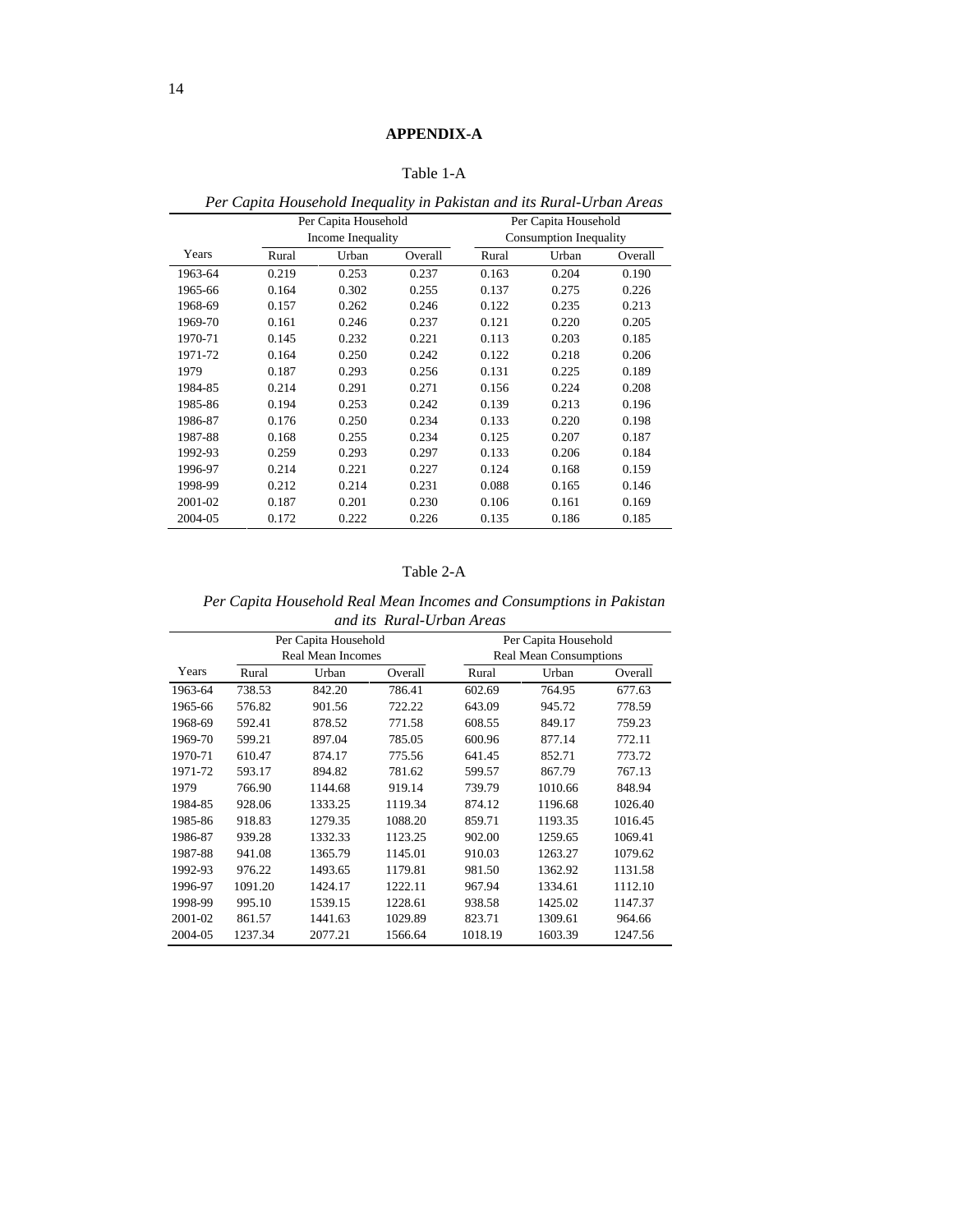|         |        |                                                    |        | Per Capita Household Welfare in Pakistan and its Rural-Urban Areas |                                                         |         |
|---------|--------|----------------------------------------------------|--------|--------------------------------------------------------------------|---------------------------------------------------------|---------|
|         |        | Per Capita Household Welfare<br>in Terms of Income |        |                                                                    | Per Capita Household Welfare<br>in Terms of Consumption |         |
| Years   | Rural  | Urban                                              | Overal | Rural                                                              | Urban                                                   | Overall |
| 1963-64 | 576.5  | 629.3                                              | 599.7  | 504.3                                                              | 609.1                                                   | 548.7   |
| 1965-66 | 482.4  | 629.2                                              | 537.8  | 554.8                                                              | 685.4                                                   | 602.8   |
| 1968-69 | 499.1  | 648.3                                              | 582.1  | 534.5                                                              | 649.6                                                   | 597.8   |
| 1969-70 | 502.6  | 676.5                                              | 599.0  | 528.3                                                              | 684.6                                                   | 614.1   |
| 1970-71 | 521.7  | 671.0                                              | 604.3  | 568.8                                                              | 679.8                                                   | 630.3   |
| 1971-72 | 496.0  | 671.5                                              | 592.3  | 526.6                                                              | 678.9                                                   | 609.3   |
| 1979    | 623.6  | 809.3                                              | 684.3  | 642.8                                                              | 783.2                                                   | 688.1   |
| 1984-85 | 729.6  | 945.8                                              | 815.9  | 737.4                                                              | 928.4                                                   | 812.5   |
| 1985-86 | 740.4  | 956.0                                              | 825.1  | 740.4                                                              | 938.7                                                   | 816.9   |
| 1986-87 | 773.9  | 998.6                                              | 860.4  | 781.6                                                              | 982.3                                                   | 858.0   |
| 1987-88 | 783.4  | 1017.2                                             | 876.6  | 796.5                                                              | 1001.3                                                  | 877.9   |
| 1992-93 | 723.6  | 1056.4                                             | 829.0  | 850.8                                                              | 1082.4                                                  | 922.9   |
| 1996-97 | 858.1  | 1109.2                                             | 944.4  | 847.4                                                              | 1110.6                                                  | 935.7   |
| 1998-99 | 784.3  | 1209.8                                             | 944.9  | 856.4                                                              | 1189.2                                                  | 979.3   |
| 2001-02 | 700.4  | 1152.4                                             | 792.7  | 736.1                                                              | 1098.8                                                  | 802.1   |
| 2004-05 | 1024.5 | 1616.1                                             | 1212.6 | 880.7                                                              | 1305.2                                                  | 1016.8  |

Table 3-A

### **APPENDIX-B**

#### Table 1-B

*Per Capita Household Income and Consumption Inequalities in Provinces of Pakistan*

|      |                       |                       | Per Capita Household |             |        |             | Per Capita Household   |                  |
|------|-----------------------|-----------------------|----------------------|-------------|--------|-------------|------------------------|------------------|
|      |                       |                       | Income Inequality    |             |        |             | Consumption Inequality |                  |
|      | Years Punjab          |                       | Sindh NWFP           | Balochistan | Punjab | Sindh       |                        | NWFP Balochistan |
| 1979 | 0.247                 | 0.262                 | 0.291                | J.190       | .188   | 0.208       | 0.172                  | 0.135            |
|      |                       | 1984-85  0.255  0.246 | 0.343                | 0.251       | 0.207  | 0.202       | 0.205                  | 0.206            |
|      | 1985-86 0.244         | 0.233                 | 0.239                | 0.232       | 0.202  | 0.201       | 0.166                  | 0.151            |
|      | 1986-87 0.243         | 0.224                 | 0.235                | 0.152       | 0.210  | 0.200       | 0.177                  | 0.091            |
|      |                       | 1987-88  0.247  0.234 | 0.214                | 0.155       | 0.205  | 0.182 0.154 |                        | 0.111            |
|      |                       | 1992-93 0.303 0.328   | 0.267                | 0.222       |        | 0.171 0.281 | 0.123                  | 0.094            |
|      | 1996-97  0.241  0.212 |                       | 0.210                | 0.169       | 0.162  | 0.193       | 0.105                  | 0.082            |
|      |                       | 1998-99 0.217 0.253   | 0.259                | 0.152       | 0.155  | 0.169       | 0.140                  | 0.077            |
|      |                       | 2001-02 0.261 0.241   | 0.223                | 0.136       | 0.198  | 0.190       | 0.143                  | 0.086            |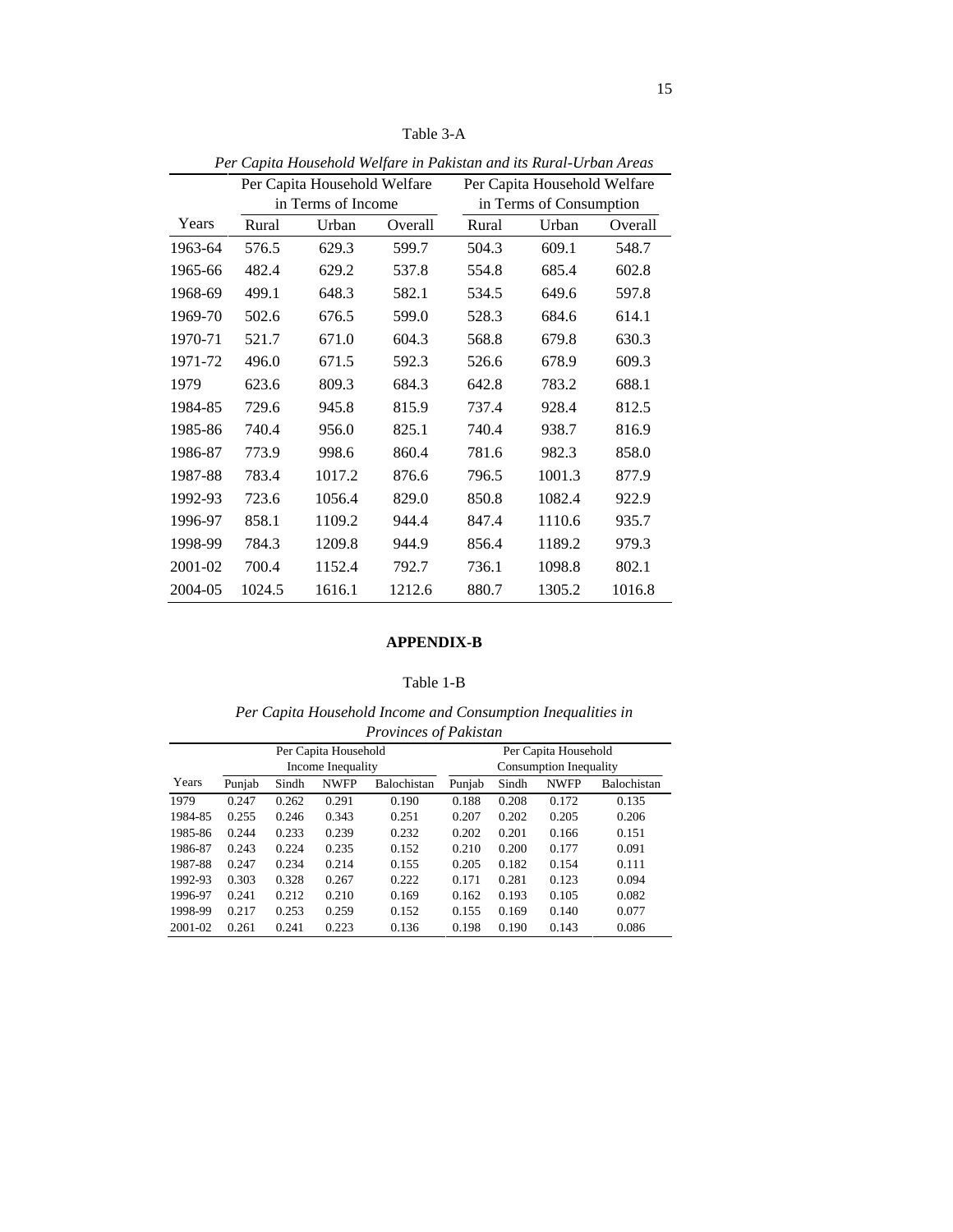|      |              |       |                                 | The contract of the annual term |        |       |                               |                                 |
|------|--------------|-------|---------------------------------|---------------------------------|--------|-------|-------------------------------|---------------------------------|
|      |              |       | Per Capita Household            |                                 |        |       | Per Capita Household          |                                 |
|      |              |       | Real Mean Incomes               |                                 |        |       | <b>Real Mean Consumptions</b> |                                 |
|      | Years Punjab | Sindh | NWFP                            | Balochistan Punjab              |        | Sindh |                               | NWFP Balochistan                |
| 1979 |              |       | 871.14 1000.46 994.68           | 922.36                          | 817.63 |       | 922.63 872.56                 | 828.32                          |
|      |              |       | 1984-85 1027.93 1219.28 1318.78 | 1061.42                         |        |       | 960.28 1155.53 1087.77        | 963.02                          |
|      |              |       | 1985-86 1045.86 1192.28 1043.92 | 1157.43                         |        |       | 976.53 1130.82 978.77         | 997.30                          |
|      |              |       | 1986-87 1068.91 1237.41 1098.98 | 1185.53                         |        |       | 1026.47 1188.57 1048.64       | 1009.83                         |
|      |              |       | 1987-88 1101.82 1261.48 1076.31 | 1208.10                         |        |       |                               | 1050.10 1181.54 1023.92 1061.63 |
|      |              |       | 1992-93 1252.47 1249.20 964.96  | 119.43                          |        |       | 1171.48 1185.02 976.40        | 1129.83                         |
|      |              |       | 1996-97 1334.21 1303.29 975.97  | 1095.42                         |        |       | 1168.81 1294.10 952.38        | 851.26                          |
|      |              |       | 1998-99 1389.06 1236.93 999.48  | 1247.45                         |        |       | 1234.72 1177.85 1007.49       | 1136.06                         |
|      |              |       | 2001-02 1046.94 1070.82 890.47  | 1009.83                         |        |       | 953.06 1048.81 875.85         | 901.83                          |
|      |              |       |                                 |                                 |        |       |                               |                                 |

*Per Capita Household Real Mean Incomes and Consumptions in Provinces of Pakistan*

Table 3-B

|                             |       |                                           | Per Capita Household Welfare in Provinces of Pakistan |       |                               |                      |                  |
|-----------------------------|-------|-------------------------------------------|-------------------------------------------------------|-------|-------------------------------|----------------------|------------------|
|                             |       | Per Capita Household<br>Real Mean Incomes |                                                       |       | <b>Real Mean Consumptions</b> | Per Capita Household |                  |
| Years Punjab                | Sindh | NWFP                                      | Balochistan Punjab                                    |       | Sindh                         |                      | NWFP Balochistan |
| 1979 656.0                  | 738.4 | 705.1                                     | 746.9                                                 | 663.7 | 7.50.4                        | 722.6                | 716.6            |
| 1984-85 765.6 919.7         |       | 866.3                                     | 794.8                                                 | 761.7 | 922.0                         | 865.0                | 764.6            |
| 1985-86 790.8 914.2 794.1   |       |                                           | 888.6                                                 | 779.6 | 903.9 815.8                   |                      | 846.3            |
| 1986-87 809.1 960.5         |       | 840.4                                     | 1004.8                                                | 810.9 | 950.9                         | 863.5                | 917.4            |
| 1987-88 829.6 966.6         |       | 845.7                                     | 1020.9                                                | 835.0 | 966.3                         | 866.7                | 943.5            |
| 1992-93 873.5 839.8 707.6   |       |                                           | 870.6                                                 | 971.7 | 852.4 856.6                   |                      | 1023.2           |
| 1996-97 1012.2 1026.7 770.7 |       |                                           | 910.7                                                 |       | 979.1 1043.7 852.0            |                      | 781.0            |

#### **REFERENCES**

1998-99 1087.2 924.0 740.5 1057.3 1043.0 979.0 866.0 1049.0 2001-02 773.7 812.8 691.9 872.5 764.4 849.5 750.6 824.3

- Ahmad, E., and S. Ludlow (1989) Growth, Poverty and Inequality in Pakistan. *The Pakistan Development Review* 28:4, 831–850.
- Ahmad, M. (2000) Estimation of Distribution of Income in Pakistan Using Micro Data. *The Pakistan Development Review* 39:4, 807–824.
- Alauddin, T. (1975) Mass Poverty in Pakistan: A Further Study. *The Pakistan Development Review* 14:4, 431–450.

Anwar, T. (2003) Trends in Inequality in Pakistan between 1998-99 and 2001- 02. *The Pakistan Development Review* 42:4, 809–821.

Azfar, J. (1973) The Distribution of Income in Pakistan: 1966-67. *Pakistan Economic and Social Review* 11, 40–66.

Bergan, A. (1967) Personal Income Distribution and Personal Savings in Pakistan, 1963-64. *The Pakistan Development Review* 7:2, 160–212.